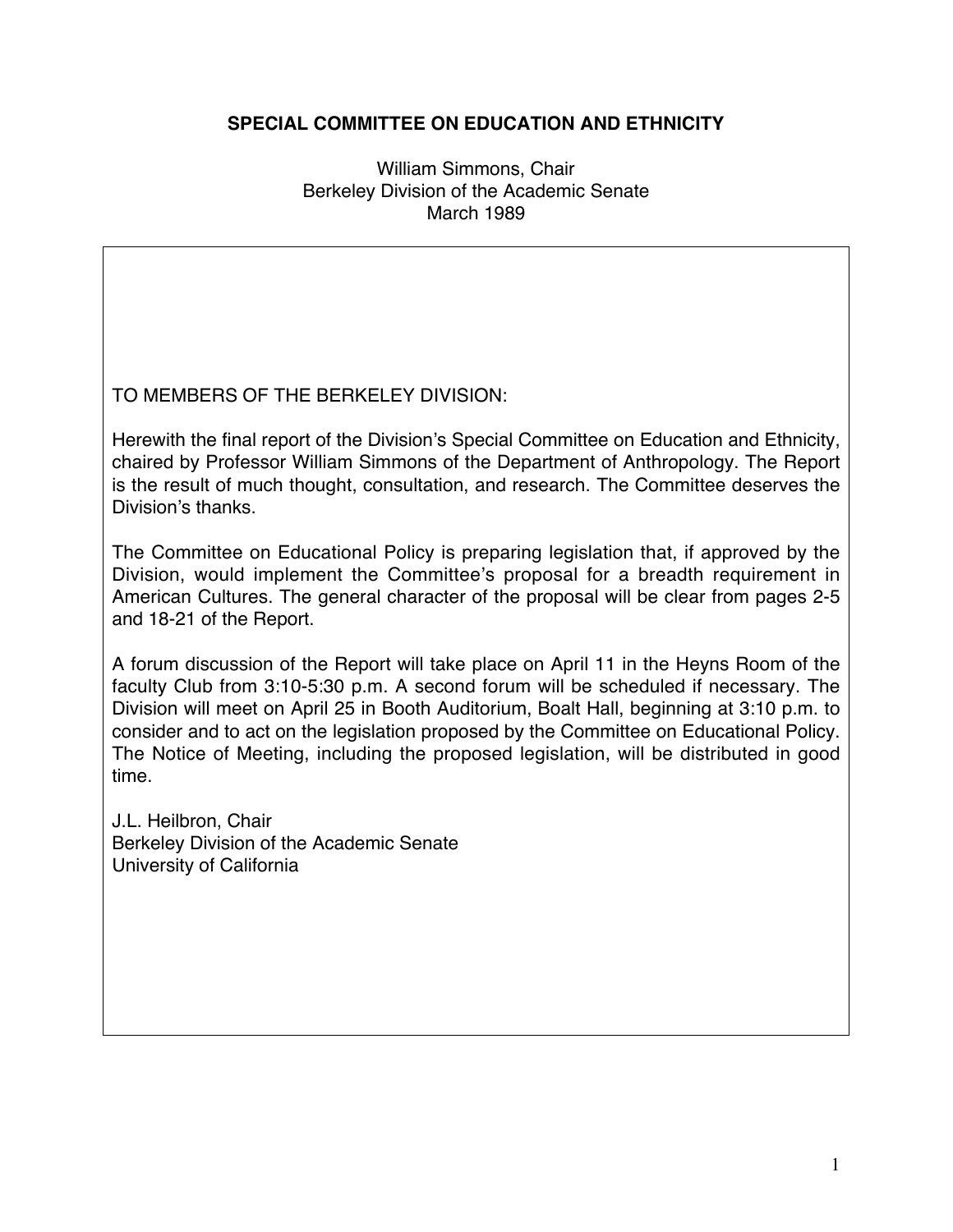March 29, 1989

Professor J.L. Heilbron, Chair Berkeley Division of the Academic Senate 320 Stephens Hall University of California Berkeley, California 94720

Dear Professor Heilbron:

On behalf of the Special Committee on Education and Ethnicity, I am pleased to submit our report and recommendations. We took account of faculty comments on the previous proposal, as well as of a broad range of faculty and student opinion. We recommend a one-semester breadth requirement to be satisfied by a series of courses from many disciplines that will focus on important themes in United States history, society, and ethnic diversity. In spirit this recommendation is akin to the existing American History and Institutions requirement and is intended to provide our students with a comprehensive understanding of the peoples and cultures that created our past and present.

I would like to express my deepest gratitude to all members of the Special Committee for the many months of concentrated work that they gave to this important task and to the Senate Office staff for their constant support.

Sincerely,

William S. Simmons, Chair Special Committee on Education and Ethnicity

Submitted by the Special Committee on Ethnicity and Education, March 28, 1989 William S. Simmons, Anthropology, Special Committee Chairman Emeka Kalu Ezera, Student Member Lawrence W. Levine, History David Lloyd, English Lily Wong Fillmore, Education Charles Henry, Afro-American Studies Mark Min, Student Member Guadalupe Valdes, Education Ling-Chi Wang, Asian American Studies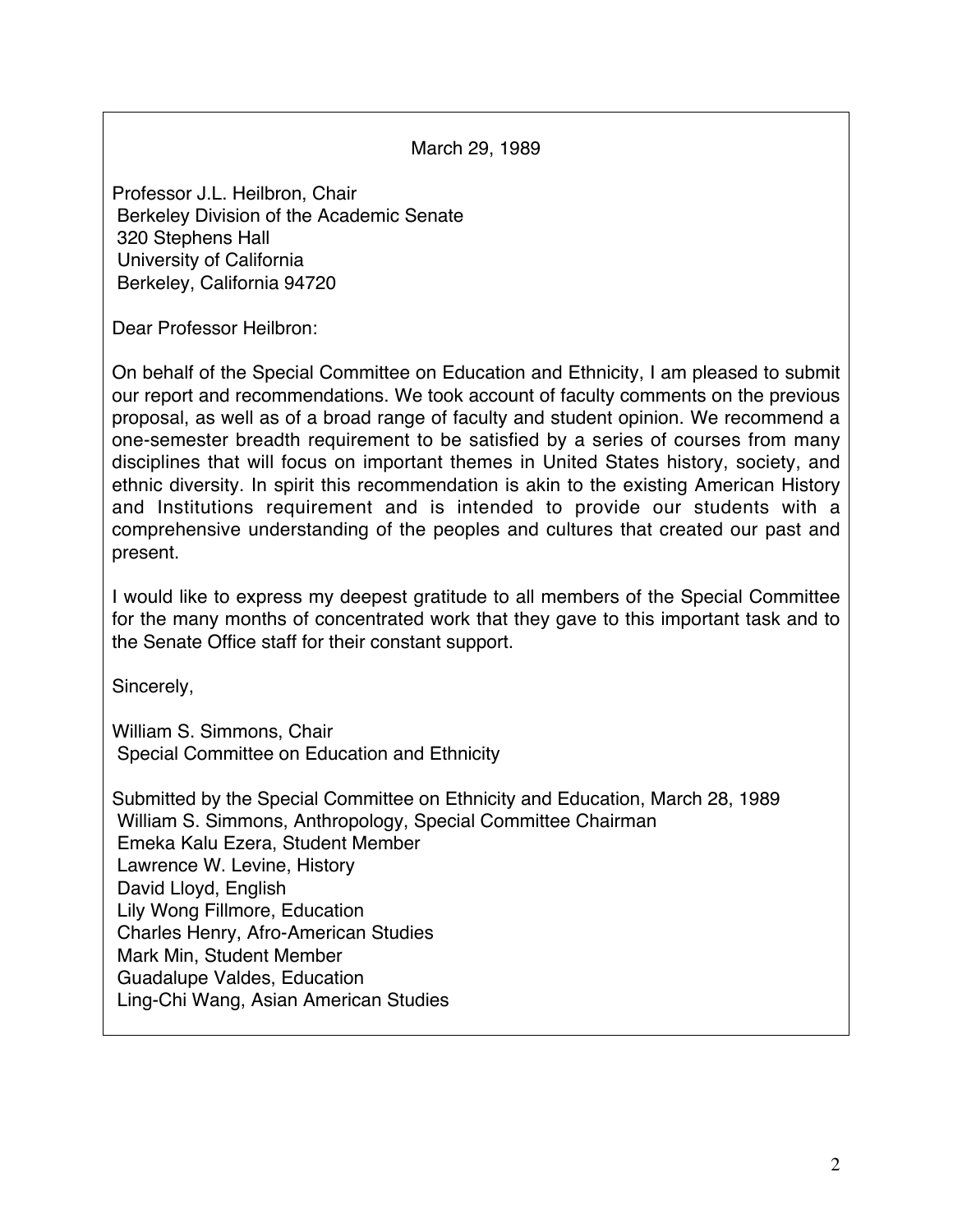## **Report of the Special Committee on Education and Ethnicity**

University of California at Berkeley March 28, 1989

# **CONTENTS**

**PREFACE 1**

**RECOMMENDATION FOR AN AMERICAN CULTURES BREADTH REQUIREMENT 2 Proposed Change in Division Regulations 5**

**BACKGROUND TO THE RECOMMENDATION 6**

**I. Diversity and the student body 6**

**II. Campus racism 7**

**III. The debate in higher education 9**

**IV. Student critique of the curriculum 12**

**V. The present curriculum at Berkeley 14**

**VI. Curricular changes at other institutions 15**

**VII. The old proposal: Criticisms and response 18**

**VIII. Possible American Cultures courses 25**

**IX. Implementation 26**

**X. Selected bibliography 29**

**XI. Appendices 31**

**A. Cultural Pluralism Requirements at other Universities 31**

**B. Existing Graduation Requirements in the University, Schools and Colleges 35**

**C. Summaries of Possible American Cultures Courses 40**

**D. Consultation with Students, Faculty and Administrators 62**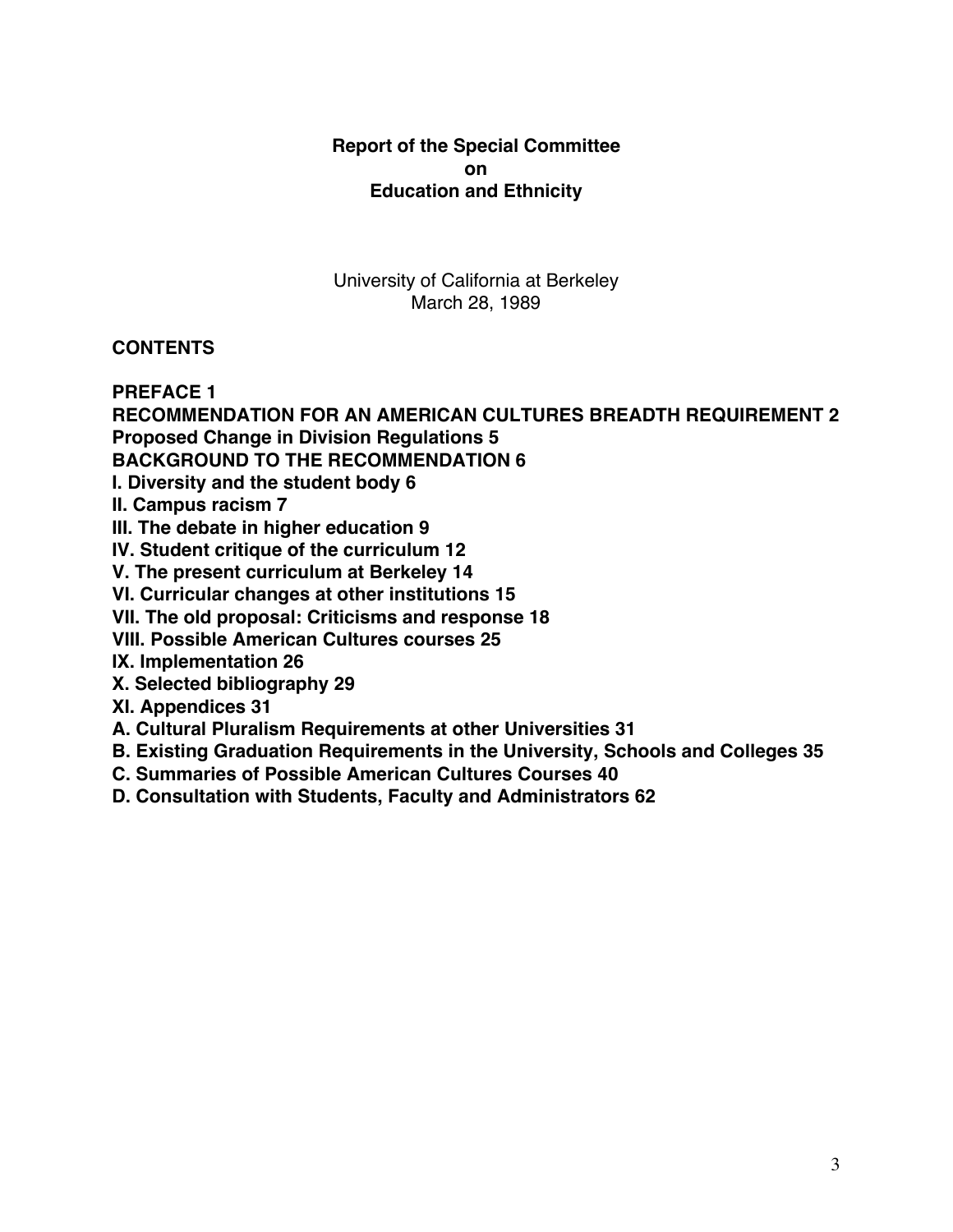# **PREFACE**

The Special Committee on Education and Ethnicity was created at the Spring 1987 Representative Assembly meeting of the Berkeley Division of the Academic Senate by a resolution offered by the Committee on Educational Policy. The Special Committee was instructed to review existing campus ethnicity courses and to consider various ways of improving awareness, knowledge, and understanding of ethnicity. Specifically, the Committee was charged to:

a. analyze the academic issues that are relevant to education about cultural diversity and ethnicity in the undergraduate curriculum;

b. include an assessment of existing relevant programs and courses on the Berkeley Campus;

c. identify approaches which would enhance current educational efforts in this area, including encouragement of academic innovations; and

d. take account of other Academic Senate evaluations of our program of undergraduate education, especially those concerned with general education at the lower-division level.

The Committee began its work in late Fall 1987 and delivered its first report to the Committee on Educational Policy on April 11, 1988. On April 25, 1988, the Committee on Educational Policy endorsed the report and proposed amendments to the Regulations of the Berkeley Division based upon the proposal for an American Cultures breadth requirement. On May 10, 1988, the Berkeley Division voted to submit the proposed legislation to a mail ballot. Subsequently it was learned that the Berkeley Division had no provision in its by-laws for voting by mail ballot. The faculty voted at the November 28, 1988, Academic Senate meeting to recommit the Special Committee on Education and Ethnicity, and directed the Committee to submit a new proposal in Spring 1989.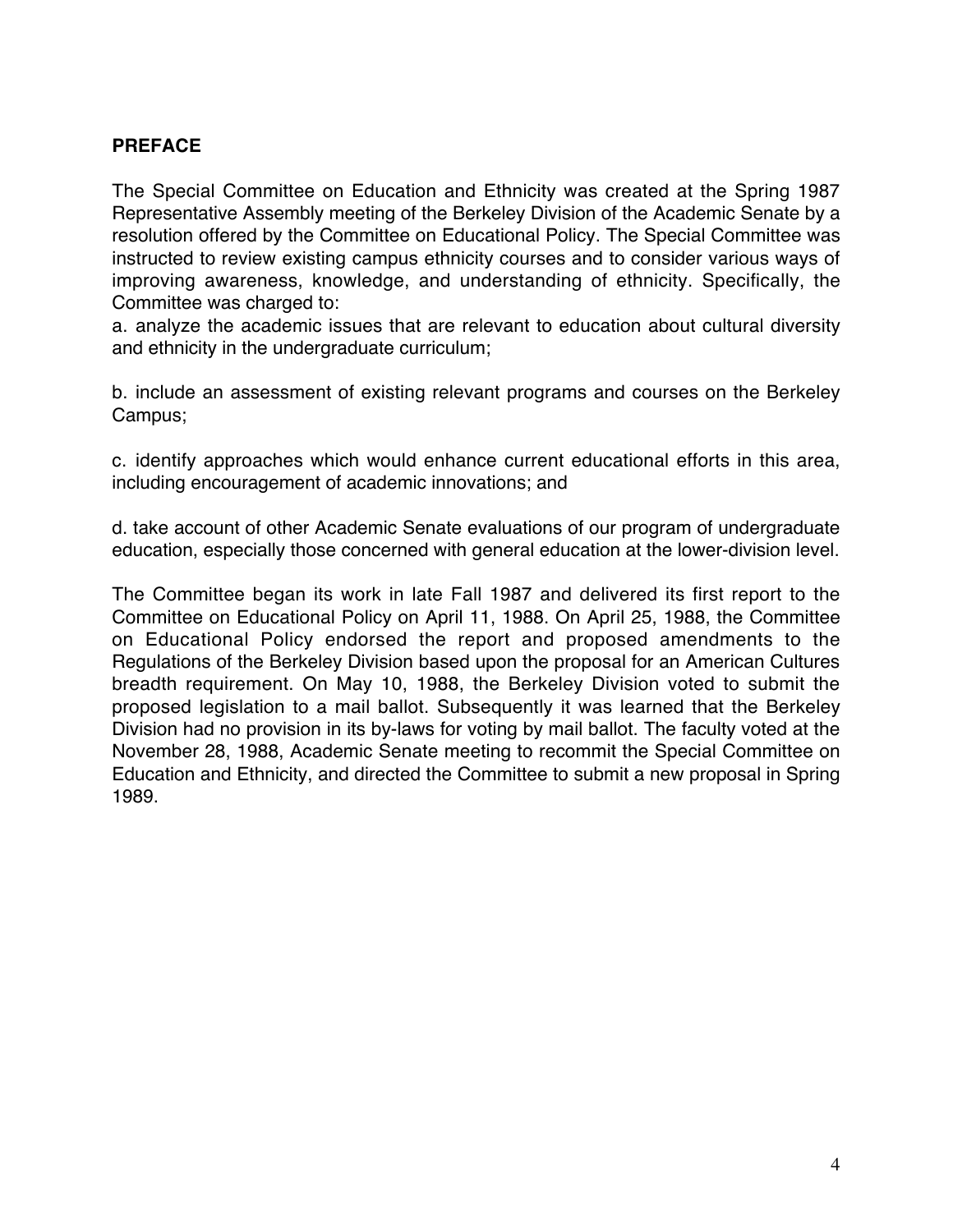#### **RECOMMENDATION FOR AN AMERICAN CULTURES BREADTH REQUIREMENT**

American colleges and universities are in the midst of an intense debate over the content and purpose of a liberal education. At the heart of this debate, which has spread far into public intellectual life, are competing images of our identity and best interest as a people. The intellectual concerns that ignited the debate have mainly to do with how to understand American experience and represent it to American students. As two commentators on the controversy recently noted, "The curriculum is a microcosm of the culture: its inclusions and exclusions are an index of what the culture deems important. A conflict over … what books to teach and how to teach them is a conflict over a society's vision of itself" (Graff and Cain 1989: 310).

American society is distinctive if not unique in the diversity of racial and ethnic groups that shaped its early formation and that continues to shape its identity in the present. This identity, and academic debates about our identity, reflect three processes, two of which are encoded in our national motto, E Pluribus Unum. First, we are constituted by people with historical traditions from Africa, Asia, Europe, North America, and elsewhere. Second, these traditions have been reshaped by New World experience that has impressed a new level of identity upon the whole. Thus, American culture derives from its many constituent groups, but in their interaction on American soil it has been redefined, both within each racial and ethnic tradition and at a level that transcends all such traditions. The third process may be described as exclusion. The experiences of exclusion and isolation have affected most groups in the United States although some have experienced this over a longer time period and in qualitatively different ways than others.

Throughout the greater part of our history, for reasons that have to do with relations of class and privilege, the American university has reflected a narrow spectrum of American diversity in its faculties, students, and curricula. Until very recently most institutions of higher education in this country have been characterized by culturally and racially homogeneous faculties that transmitted knowledge to homogeneous student bodies.

This has changed both locally and nationwide. For the first time in its history the undergraduate student body at the University of California at Berkeley includes racial minorities in numbers that begin to reflect their presence in the larger California society. Although students from these groups are no longer excluded from a Berkeley education, they find that in some ways they are excluded from or not taken account of adequately by the academic disciplines that take responsibility for the analysis and interpretation of American experience. This is not surprising. Mainly white faculties talking to mainly white student bodies over many generations have worked out their own traditions of what is important, what is to be selected, and what is to be ignored in the codification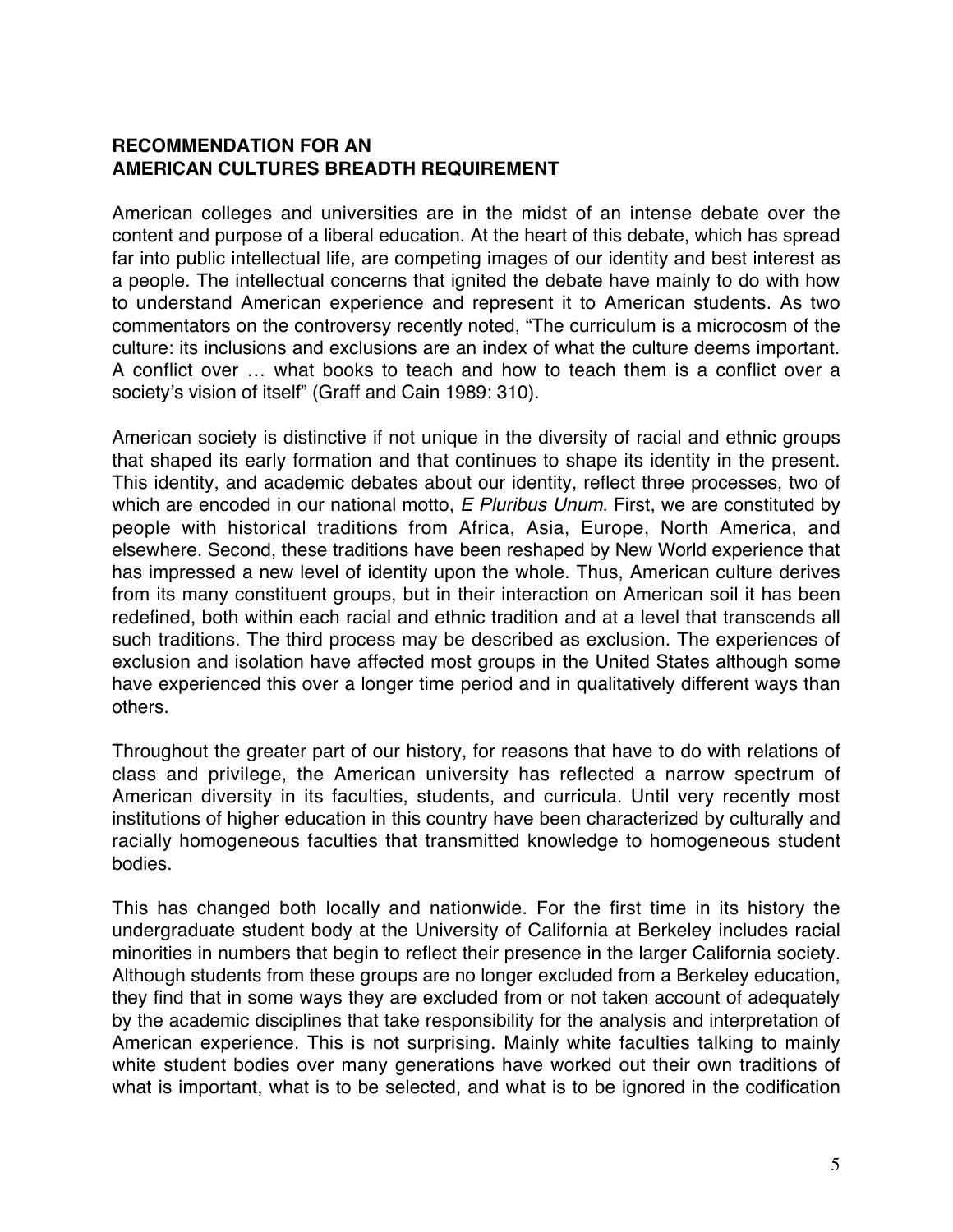and teaching of knowledge about our society. Students of color, because they have had fewer opportunities to shape these assumptions, are less likely to share them, and ask where they are and their histories fit into academic depictions of American experience. This unprecedented conjuncture between relatively homogeneous faculties and heterogeneous student bodies is where old ideas and expectations come sharply into focus, and where new ones are beginning to take shape.

Scholarship is also changing. One prevailing view of a liberal education assumes that its purpose is to assimilate students of diverse origins to a single common culture. Such a curriculum reflects the idea of a culturally homogeneous nation but provides a limited framework for understanding the formulation of this society. The cutting edge of recent scholarship in history, literature, education, and several other humanistic and social science disciplines has gone beyond monocultural models that emphasize assimilation to demonstrate the importance of Old and New World racial and ethnic minority groups and their histories of assimilation, independence, and exclusion in the creation of an American culture.

Some contemporary critics of higher education fear that we as a society have gone too far in the direction of emphasizing differences to the point that the core of values, traditions, and assumptions that bind us are in danger of giving way. Others argue similarly that by giving attention to differences, we risk creating further alienation between racial and ethnic groups. We think that such fears are premature and function to remove the curriculum from a living relationship with the students whom we educate. If we would continue to hold up the ideal of an inclusive culture, then we must also recognize that the full diversity of ethnic groups that contribute to it needs to be represented in our curricular and research priorities.

In this report, we recommend a change in the undergraduate curriculum that will direct it more toward the diversity of students that it now educates. We recommend that a wide variety of disciplines establish courses that focus on major themes in United States history, society, and culture and that address the major conceptual issues relevant to understanding ethnicity, culture, race, and pluralism in the American context. Such courses should provide the intellectual tools to understand better one's own particular cultural identity and those of others in their own terms. They should take substantial account of those racial minority groups such as African Americans, American Indians, Asian Americans, and Chicanos/Latinos that have not only been excluded from the mainstream of American society, but continue to be underrepresented in our mainstream curriculum.

American Cultures courses should elucidate such major concepts as race, ethnicity, class, and gender and their influences upon the ways that Americans think about themselves and approach issues and problems that confront their society. How, for example, have our constituent groups shaped American literature, music, language, folklore, and art? How have power relations between groups been manifested in such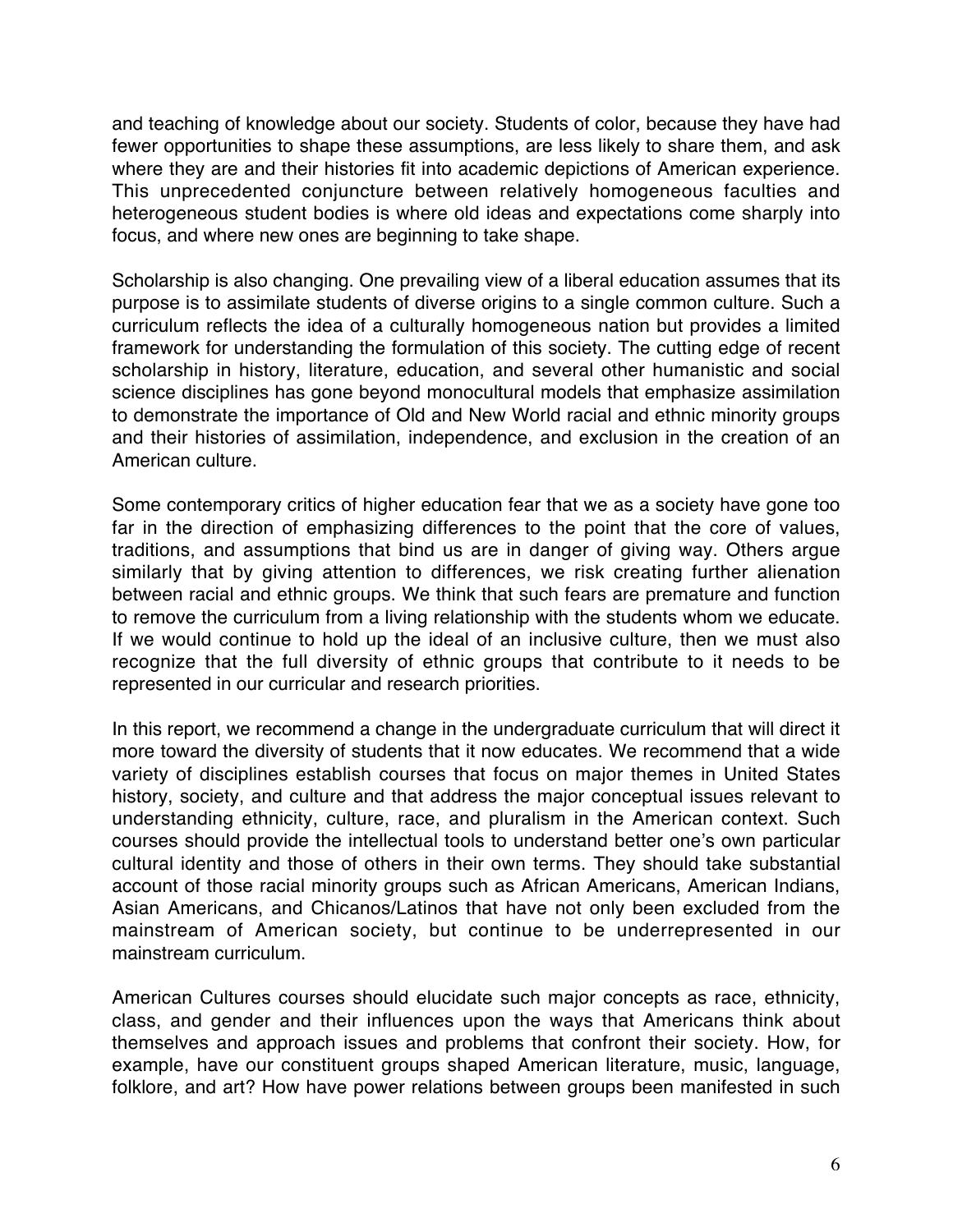matters as racism, economics, politics, environmental design, religion, education, law, business, and the arts in the United States? What holds this nation of Old and New world peoples together? Students will be best served by a broad spectrum of choices offered by faculty members in a wide range of disciplines in the humanities, social sciences, ethnic studies, women's studies, and professional colleges.

The courses that the committee envisages are integrative and comparative. We intend that each racial or ethnic group be studied in the larger context of American history, society, and culture. Such courses should substantially consider at least three of the five main racial/cultural groups in American society: African American, Indian American, Asian American, Chicano/Latino, and European American. To be adequately comparative, no one of these grouped may be the focus of the greater part of the course. Other racial/cultural groups may be added where appropriate: for example, a course on California might include coverage of Americans of Near Eastern or South Asian descent.

The American Cultures breadth requirement will strengthen liberal education at Berkeley. It will expose all undergraduates to cultural experiences other than their own and provide each student with the intellectual tools for better understanding and interpreting cultural similarities and differences. It will create an opportunity for many disciplines to address the intellectual issues related to culture, ethnicity, and race, and to take grater account of ethnic and racial minorities in the American past and present. The ability to understand cultural differences is basic to living in the modern transnational world, but begins at our doorstep where cultural diversity is an everyday feature of student, community, and professional life.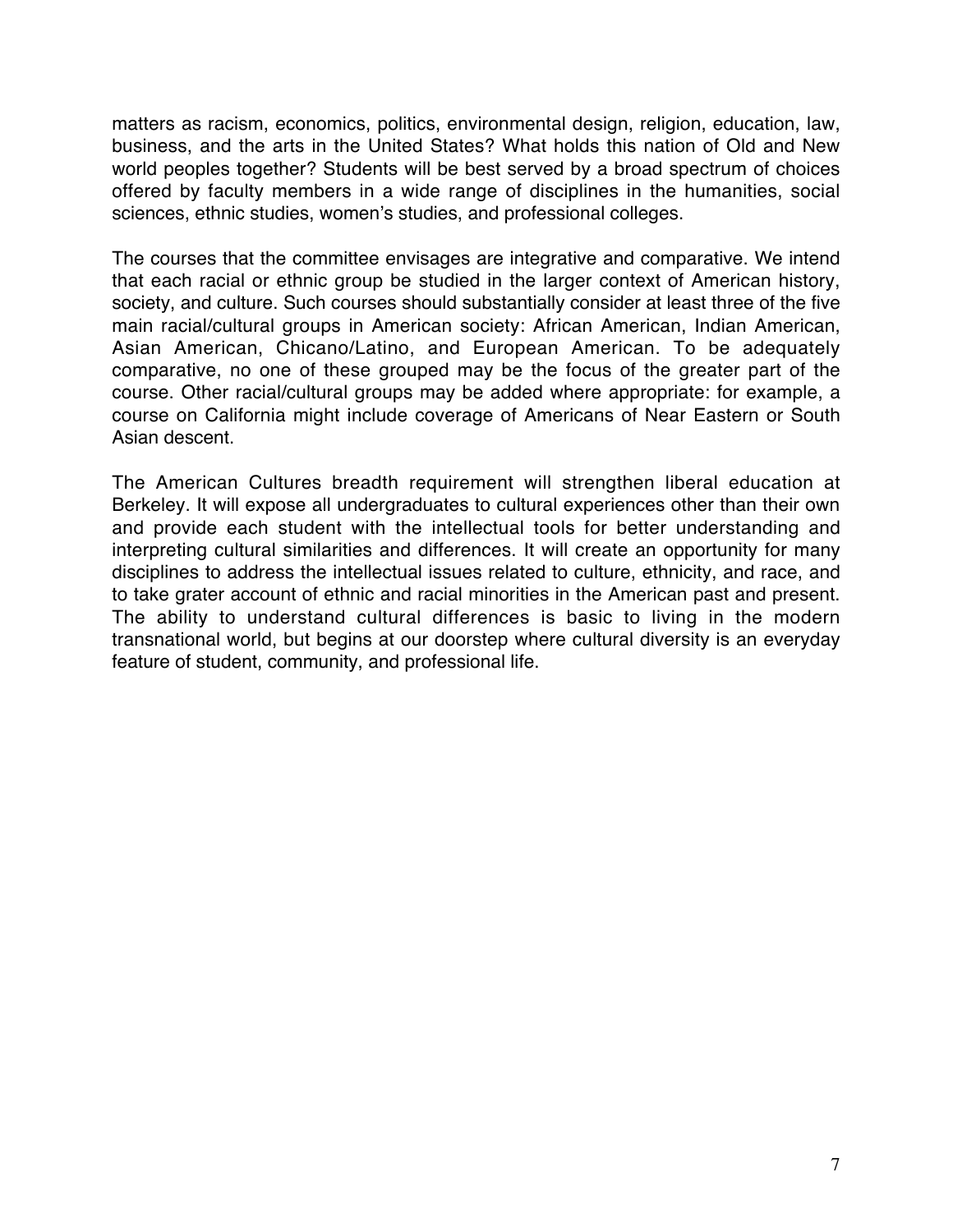**Proposed Change in Division Regulations**

**The Committee on Education and Ethnicity unanimously recommends that the Berkeley Division adopt a one-course American Cultures breadth requirement for all undergraduates.**

**Satisfaction of the American Cultures requirement will be a prerequisite for every bachelor's degree awarded to students who begin their studies at Berkeley in lower division standing in Fall 1991 or thereafter, or in upper division standing in Fall 1993 or thereafter;**

**The American Cultures requirement will be satisfied by passing, with a grade not lower than a C— or P, a course expressly approved for that purpose by a nine member overseeing committee to be appointed by the Academic Senate;**

**The courses that qualify for the purposes of this requirement will be consistent with the spirit and intent of the Committee's recommendation as present in this report.**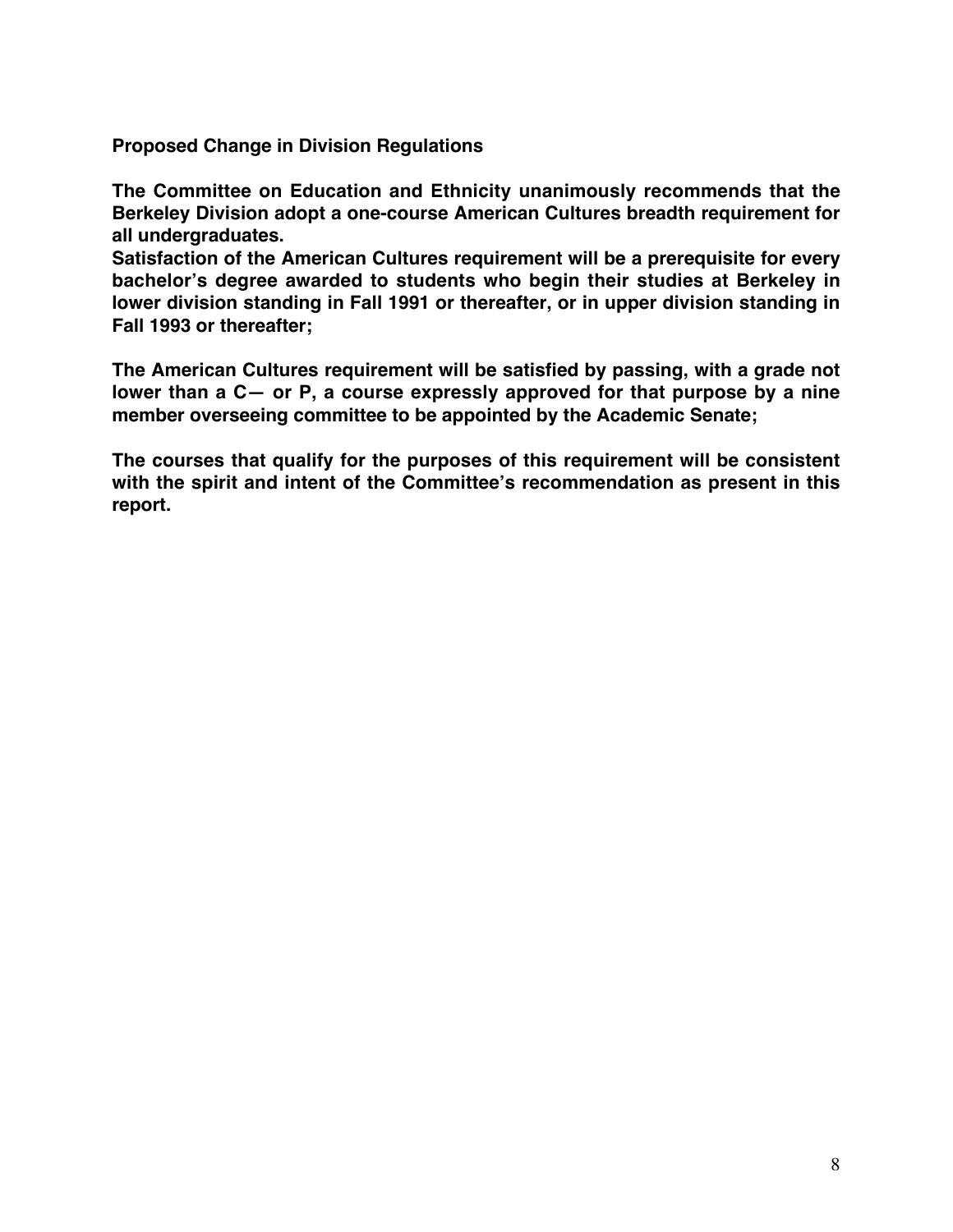# **BACKGROUND TO THE RECOMMENDATION**

This recommendation for an American Cultures breadth requirement responds to four changes that are affecting American higher education. The first is rapid change in the ethnic and racial composition of the student body. The second is a precipitous rise in issues related to campus racism. The third is a major debate within colleges and universities and in the wider society over the content and purpose of a liberal education in the American context. The fourth is the realization that racial minorities are not taken account of adequately in many departments and courses that represent American experience. We address these issues and others that bear upon the background and substance of our recommendation. Topics in this section include the following:

- I. Diversity and the student body
- II. Campus racism
- III. The debate in higher education
- IV. Student critique of the curriculum
- V. The present curriculum at Berkeley
- VI. Curricular changes at other institutions
- VII. The old proposal: Criticisms and response
- VIII. Possible American Cultures courses
- IX. Implementation
- X. Selected bibliography
- XI. Appendices
- A. Cultural Pluralism Requirements at other Universities
- B. Existing Graduation Requirements in the University, Schools and Colleges
- C. Summaries of Possible American Cultures Courses
- D. Consultation with Students, Faculty and Administrators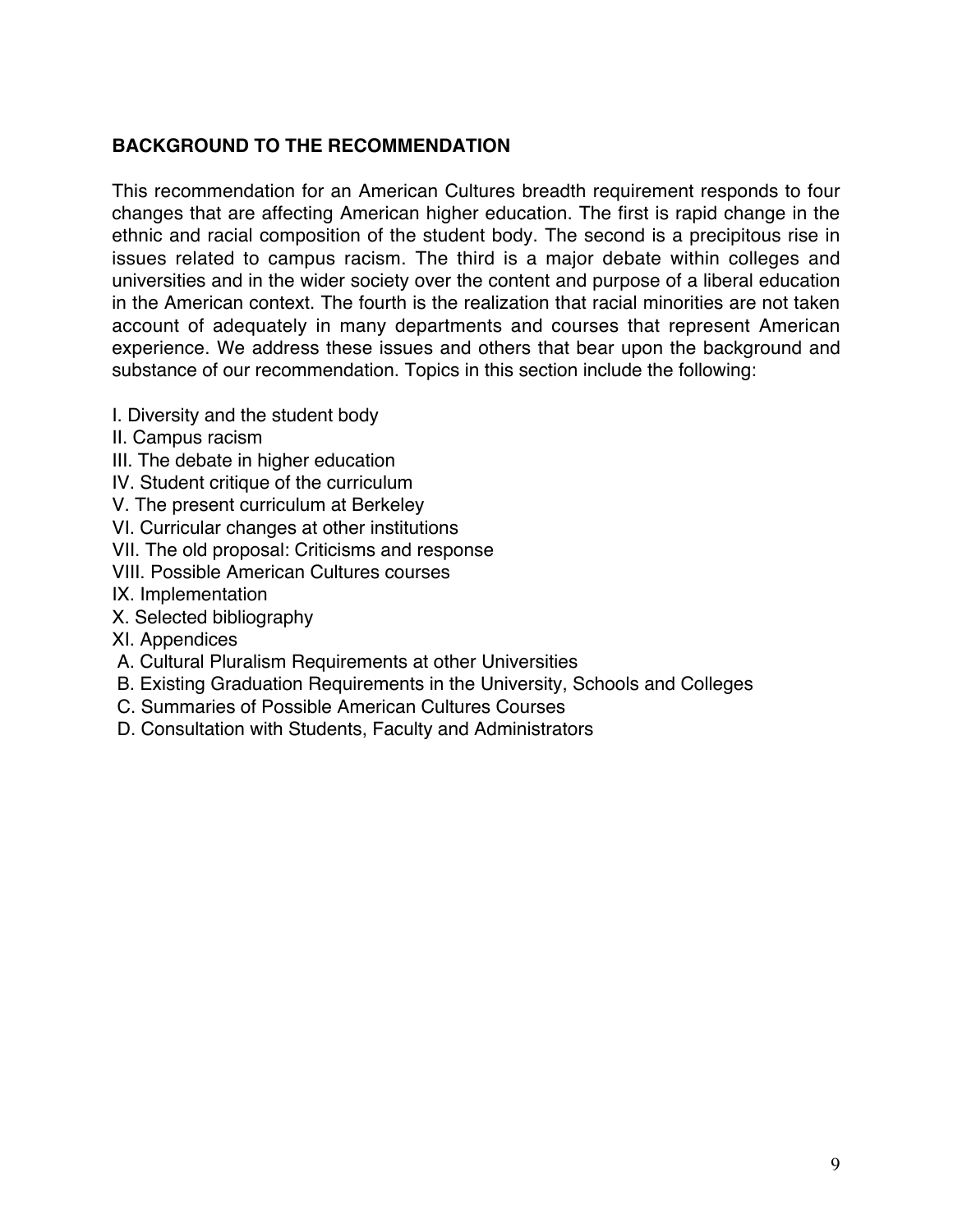#### **I. Diversity and the Student Body**

**American colleges and universities, including the University of California at Berkeley, continue to make effective efforts to diversify their student bodies. A release from the Berkeley Campus Office of Public Information announced last year that "For the first time at Berkeley, and probably at any academically topranked U.S. university, there is not a majority ethnic group in the entire undergraduate student body." (11/2/88). According to this same release, Berkeley undergraduates this year are 48.5 percent whites, 26.5 percent Asians, 11.1 percent Hispanics, 7.0 percent blacks, and 1.1 percent American Indians. Berkeley campus ethnic diversity reflects larger scale population dynamics in the State of California. State Superintendent of Public Instruction Bill Honig announced at the beginning of the 1988 school year that for the first time there will be more minority than Anglo students enrolled in California's public schools. Vice Chancellor Roderic Park noted in his address to the Berkeley Division of the Academic Senate on November 28, 1988, that "California is rapidly becoming a unique State in terms of ethnic composition, in the sense that all our ethnic groups will become minorities over the next twenty years." He further added that we "need look only at the public schools in Los Angeles County this year where 142 languages are now being spoken by students." According to recent research done by James Allen and Eugene Turner on "The Most Ethnically Diverse Places in the Untied States," the greater San Francisco Bay Area (stretching from Monterey north to Solano County and Sacramento) is the most ethnically diverse metropolitan region in the United States.**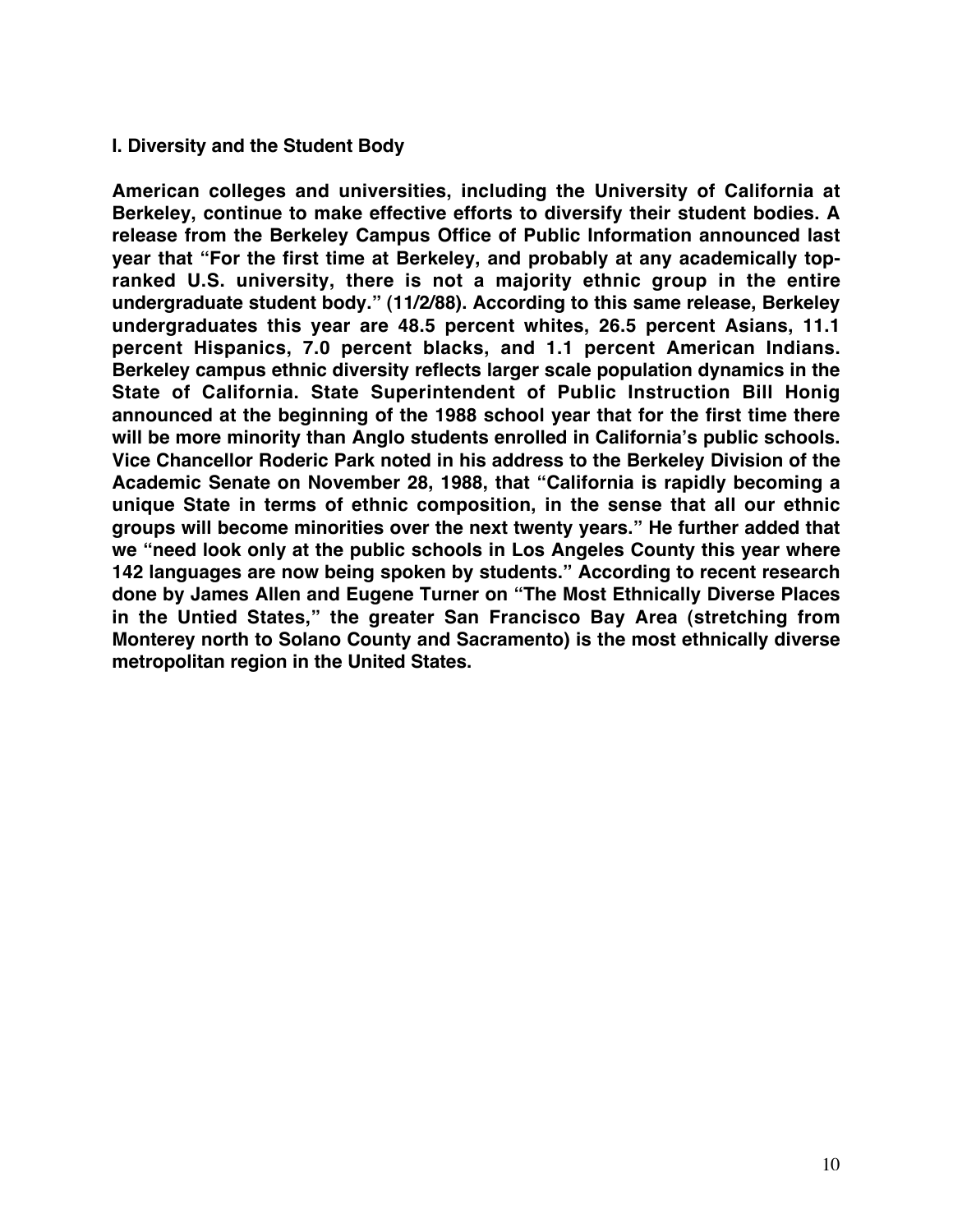#### **II. Campus Racism**

**The effects of an increasingly diverse student body on higher education in California and elsewhere in the United States are numerous, complex, and still in the process of emerging. One apparent effect is a rise in attention to issues of campus racism. The following selection of titles from a range of recent publications attests to widespread awareness of and concern with racism on United States college and university campuses.**

**"Black Students Seen Facing 'New Racism' on Many Campuses."The Chronicle of Higher Education, January 27, 1988.**

**"Campus Racial Tensions—and Violence—Appear on Rise." The New York Times, Sunday, February 21, 1988.**

**"Campus Blacks Feel Racism's Nuances." The New York Times, Sunday, April 17, 1988.**

**"Bigotry Surfaces at U.S. Colleges." Los Angeles Times, Sunday, May 8, 1988.**

**"Racism Still Smolders on Campus." USA Today, Tuesday, May 10, 1988.**

**"What 'Epidemic of Campus Bigotry?" The New York Times, Friday, May 27, 1988.**

**"Racial Tension Erupts in Melee at UCLA." Los Angeles Times, Friday, May 27, 1988.**

**"The ivory Tower Doesn't Rise Above Bigotry." San Jose Mercury News, Saturday, June 4, 1988.**

**"Report Reveals Stanford is a 'Racially Troubled' University." East/West News, June 9,1998.**

**"When Racism Goes to College." The New York Times, Friday, June 10, 1988.**

**"Whites Allege Racism.'" The Sacramento Bee, Wednesday, August 17, 1988.**

**"Prejudice on Campuses Is Feared to Be Rising." The New York Times, Monday, October 31, 1988.**

**"Bigotry on the Campus." The Sacramento Bee, Tuesday, November 8, 1998.**

**"Whether 'Blacks' or 'African Americans,' We're Still on the Outside Looking In."**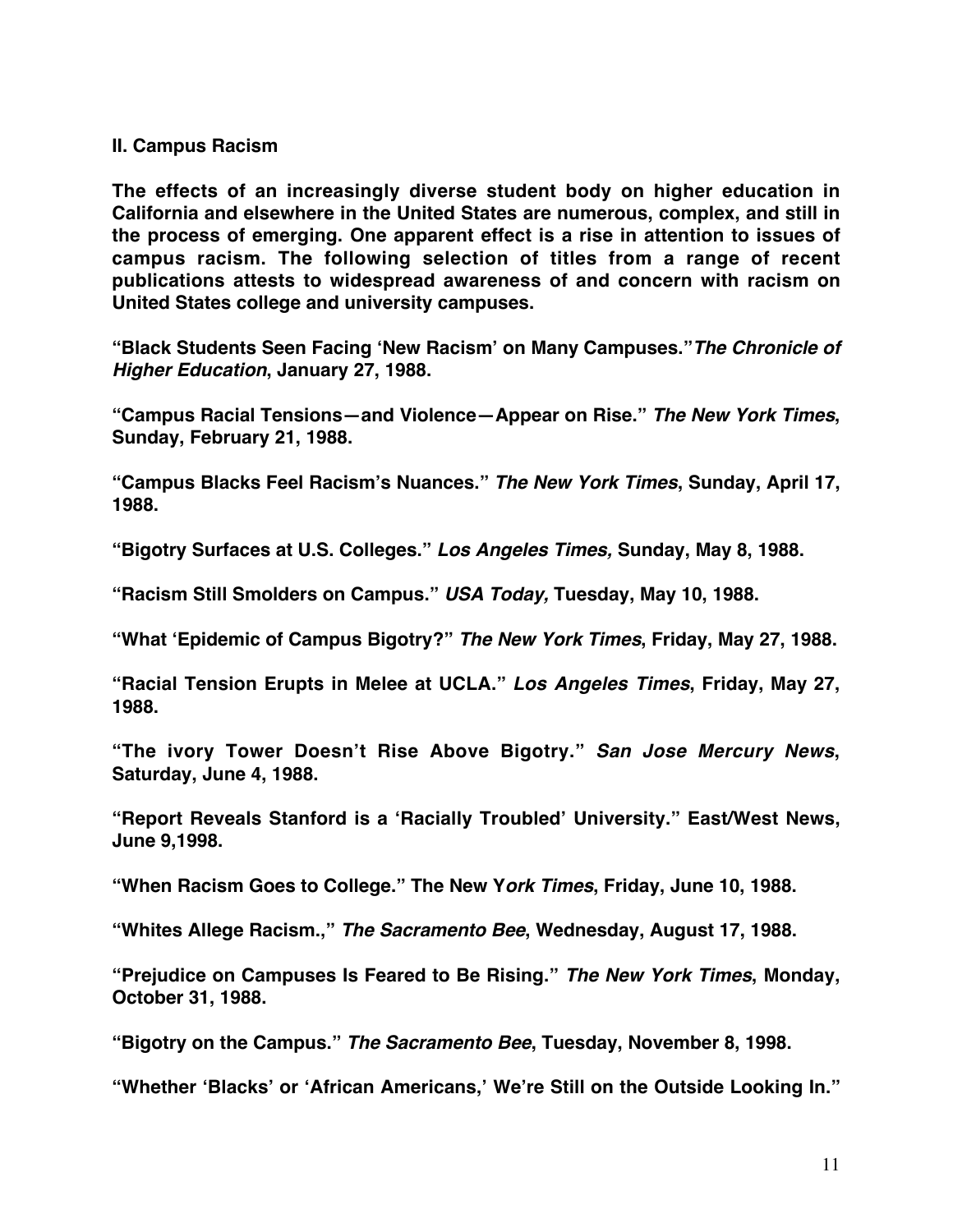**Los Angeles Times, Sunday, January 8, 1989.**

**"Bigots in the Ivory Tower." Time, January 23, 1989.**

**"The Recoloring of Campus Life: Student Racism, Academic Pluralism, and the End of a Dream." Harper's Magazine, February, 1989.**

**"At Dartmouth: The Clash of '89." The New York Times Magazine, February 26, 1989.**

**"Reagan's Children: Racial Hatred on Campus." The Nation, February 27, 1989.**

**Shelby Steele, Associate Professor of English at San Jose State University, and author of the above mentioned article on "The Recoloring of Campus Life" offers a thoughtful interpretation of today's racism as experienced by college students: On a campus where members of all races are gathered, mixed together in the classroom as well as socially, differences are more exposed than ever. And this is where the trouble starts. For members of each race—young adults coming into their own, often away from home for the first time—bring to this site of freedom, exploration, and now, today, equality very deep fears and anxieties, inchoate feelings of racial shame, anger, and guilt. These feelings could lie dormant in the home, in familiar neighborhoods, in simpler days of childhood. But the college campus, with its structures of interaction and adult level competition—the big exam, the dorm, the "mixer"—is another matter. I think campus racism is born of the rub between racial difference and a setting, the campus itself, devoted to interaction and equality. On our campuses, such concentrated micro-societies, all that remains unresolved between blacks and whites, all the old wounds and shames that have never been addressed, present themselves for attention—and present our youth with pressures they cannot always handle (Steele 1989:48- 49).Gerald Marwell, Professor of Sociology at the University of Wisconsin at Madison, author of the Friday, May 27, 1988, New York Times article on "What 'Epidemic' of Campus Bigotry?" sees current awareness of campus racism as a hopeful sign in the long historical picture: "In sum, more minority students, self assured and organized, demanding that responsive administrations end racist conduct that still occurs frequently on their campuses, represents progress, not regression."**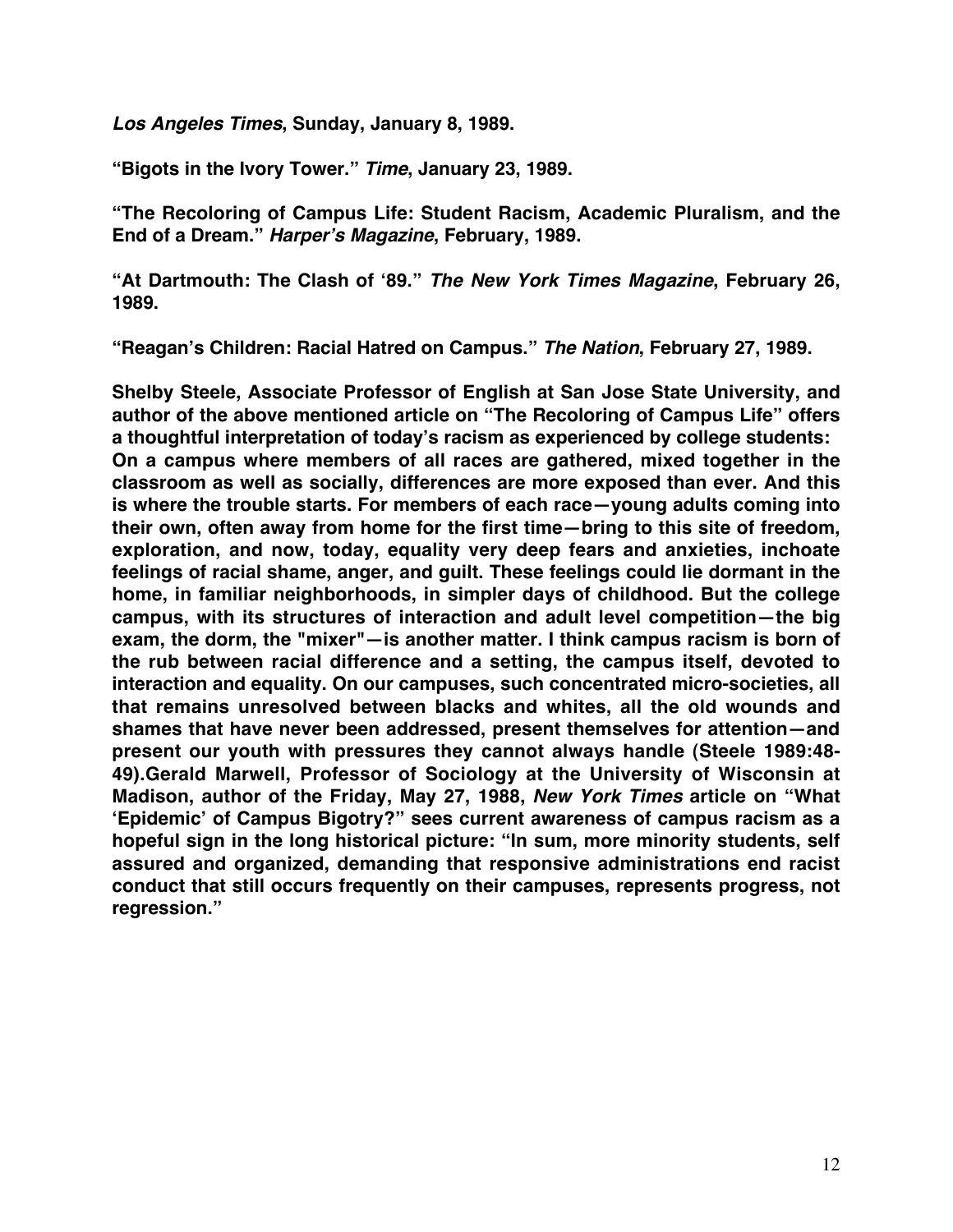## **III. The Debate in Higher Education**

Of the many voices that have contributed to the debate over the importance of culture and ethnicity in the curriculum, that of Allan Bloom, Professor of Political Philosophy at the University of Chicago, and author of the best seller The Closing of the American Mind (1987), has attracted particular attention. According to Bloom, the major works of Western civilized thought, natural human rights, the traditional emphasis on unity and shared principles in American life, and even the social contract itself are under siege. Against these are the proponents of moral relativism who are primarily concerned with exposing and redressing the many forms of social inequality and whose emphasis on other cultures and ethnic diversity threatens to weaken our social contract. "There is one thing a professor can be absolutely certain of," writes Bloom, "almost every student entering the university believes, or says he believes, that truth is relative" (1987:25). This relativism and openness, combined with our diversity, has brought us to the point where we need to be reminded of "what we have in common all the time—what is America, what is a human being—in order that we not break down into a set of atoms that cannot adhere to a greater whole" (Bloom 1988:74). That which binds us in the present has deep roots in Western experience and thought: "My notion of education is precisely that in the U.S. we have this lengthy, old tradition. You read the Federalist papers and you are already with Plato, Aristotle, Hobbes, Locke" (ibid.). This "old view was that, by recognizing and accepting man's natural rights, men found a fundamental basis of unity and sameness. Class, race, religion, national origin or culture all disappear or become dim when bathed in the light of natural rights, which give men common interests and make them truly brothers" (1987:27). Earlier generations of American immigrants put the claims of Old World experience behind them. "They became Americans not by growing up in old roots or maintaining ethnic diversity or accepting American myths but by learning certain common principles" (1988:74). The ethnic differences Bloom sees in the contemporary United States "are but decaying reminiscences of old differences." Bloom is suspicious of the motives of those who would require a course on non-Western cultures, because despite their commitment to their areas of study, advocates of such requirements have a "demagogic intention." Those who urge the study of other cultures do so to criticize America, and have "either no interest in" or are "actively hostile to the Declaration of Independence and the Constitution" (1987:33).

William Bennett, former U.S. Secretary of Education, entered the debate in April 1988 with his criticisms of the Stanford University decision to replace its Western Culture program with a "Cultures, Ideas, and Values" requirement. Bennett interpreted this decision as an instance of "the West and its unique tradition of open discourse and philosophical inquiry" coming under attack.. "Those who attack Western values and accomplishments do not see an America that—despite its imperfections, its weaknesses, its sins—has served and continues to serve as a beacon to the world. Instead, theirs an America hopelessly tainted—tainted by racism, imperialism, sexism,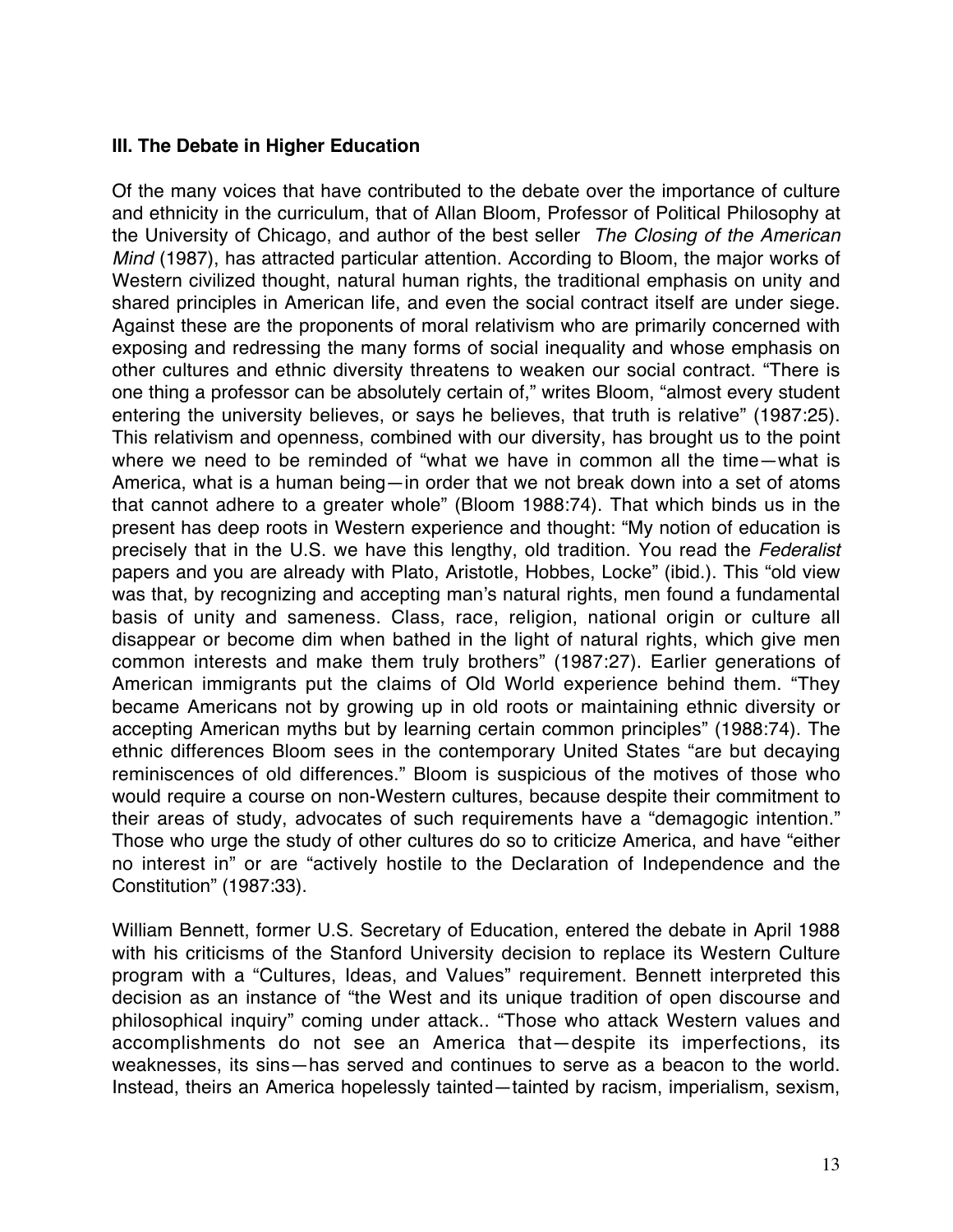capitalism, ethnocentrism, elitism, and a host of other 'isms.'" Bennett did not challenge the importance of other cultures and ethnicity in education in the curriculum, but rather opposed what he perceived to be the dilution and devaluation of Western culture. E.D. Hirsch, Professor of English at the University of Virginia, and author of the bestseller, Cultural Literacy: What Every American Needs to Know, stresses the importance of collective as opposed to local or ethnic values but in a more moderate way than Bloom: "Our debate has been over whether to stress the many or the one. If we had to make a choice between the one and the many, most Americans would chose the principle of unity, since we cannot function as a nation without it" (1987:96). Lynne V. Cheney, Chair of the National Endowment for the Humanities, argued recently in Humanities in America that teaching about Western civilization and the American society that has grown out of it is essential, but also acknowledges that "Any course in the American experience should make clear how men and women of diverse origins have shaped and enriched this nation's Western inheritance" (1988:13-14).

In his Highbrow/Lowbrow: The Emergence of Cultural Hierarchy in America, Lawrence Levine, Professor of History at the University of California, Berkeley, locates this debate in longer term historical perspective. The theme that high culture and social unity are endangered by popular, democratic, and marginal influences appeared at the end of the nineteenth century when one finds the same sense of America's cultural deterioration. Then, as now, this debate "is between those on one side who 'know' what culture is ... perceive culture to be something finite and fragile, which needs to be conserved and protected from the incessant Philistinism that threatens it, and those on the other side who, possessing no map and little liking for fixed and unmovable fences and boundaries, believe that worthy, enduring culture is not the possession of any single group or genre or period, who conceive of culture as neither finite nor fixed but dynamic and expansive" (1988:255). According to Stanley Fish, Professor of English at Duke University, "Projects like those of Bennett, Hirsch, and Bloom all look back to the recovery of the earlier vision of American culture, as opposed to the conception of a kind of ethnic carnival or festival of cultures or ways of life or customs" (The New York Times, Sunday, September 25, 1988). Other critics of these above mentioned viewpoints tend to argue that courses on the literary canons of Western civilization need to be expanded to include Third World and minority writers, both as an act of intellectual affirmative action and as a reparation for past exclusion and ignorance. Some aim not to provide an alternative list of essential works, or to establish a new canon, but rather to give voice to the experiences of marginalization and exclusion which such works explore. According to this view, the works of excluded classes, whether racially, sexually, or politically defined, provide the intellectual means to move outside the educational and hegemonic assumptions that the canon represents. Others have sought to reform the canon by including works by minority authors. For example, the collection of essays edited by Rick Simonson and Scott Walker, Multi-Cultural Literacy: Opening the American Mind, is intended to supplement Bloom's and Hirsch's Westerncentered agenda, for "At a time when one in four Americans are people of color, none of us can afford to remain ignorant of the heritage and culture of any part of our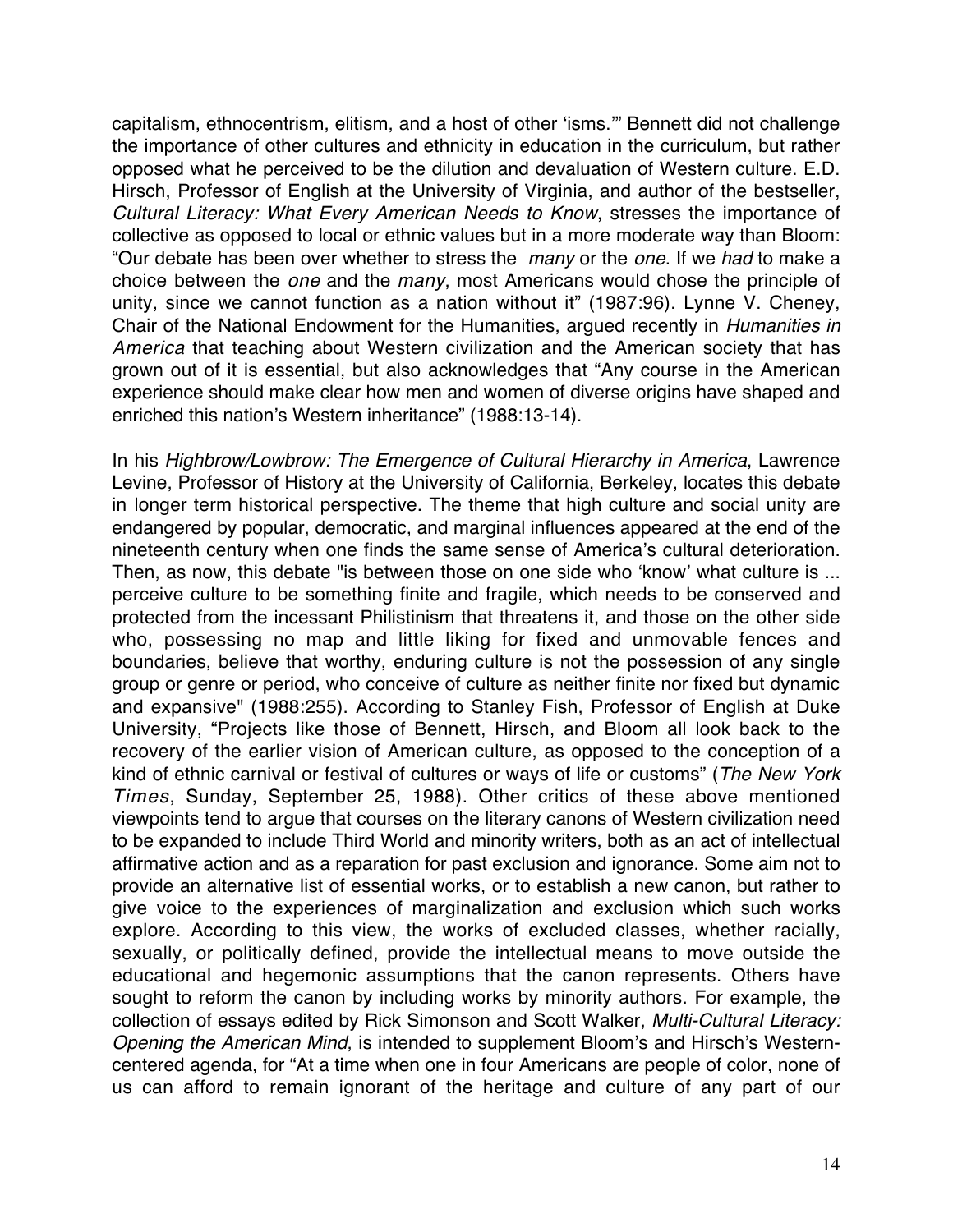population" (1988:xi). The editors do not dismiss Hirsch's catalogue of the necessary components of cultural literacy, nut consider it to be "alarmingly deficient in its male and European bias" (ibid.,191). In his recent essay on "The Primal Scene in Education" Hirsch also acknowledges the importance of minority perspectives in his catalogue of essential elements of American cultural literacy. Henry Louis Gates, Professor of Literature at Cornell University, wrote recently of the need for new canon formation for American minority traditions. In preparing his own forthcoming "The Norton Anthology of Afro-American Literature" he defined a "position between those on the cultural right who claim that black literature can have no canon, no masterpieces, and those on the cultural left who wonder why anyone wants to establish the existence of a canon, any canon, in the first place" (1989:44-45). Gates' comments upon the complexities of interpreting black American writing raise the sorts of issues that American Cultures courses might well address:

Every black American text must confess to a complex ancestry, one high and low (that is, literary and vernacular) but also one white and black. There can be no doubt that white texts inform and influence black texts (and vice versa) so that a thoroughly integrated canon of American literature is not only politically sound, it is intellectually sound as well. But the attempt of black scholars to define a black American canon, and to derive indigenous theories of interpretation from within this canon, are not meant to refute the soundness of these gestures of integration. Rather, it is a question of perspective ... Just as we can and must cite a black text within the larger American tradition, we can and must cite it within its own tradition, a tradition not defined by ... a mystically shared essence called blackness, but by the repetition and revision of shared themes (ibid.:45).Recent publications by Ronald Takaki, of the program in Ethnic Studies at the University of California at Berkeley ("An Educated and Culturally Literate Person Must Study America's Multicultural Reality"), and Sucheng Chan, Professor of History at the University of California at Santa Barbara ("On the Ethnic Studies Requirement"), argue for the exciting, creative, and revitalizing potential of ethnic and multicultural studies in the university curriculum. Takaki notes that "The need to open the American mind to greater cultural diversity will not go away ... it offers colleges and universities a timely and exciting opportunity to revitalize the social sciences and humanities, giving both a new sense of purpose and a more inclusive definition of knowledge" (1989:B2). Chan adds that "our presence in the university should be treated as an exciting addition, not an inconvenient political necessity ... when we give students tools needed to enable them to make the world better, future generations benefit" (1989:14).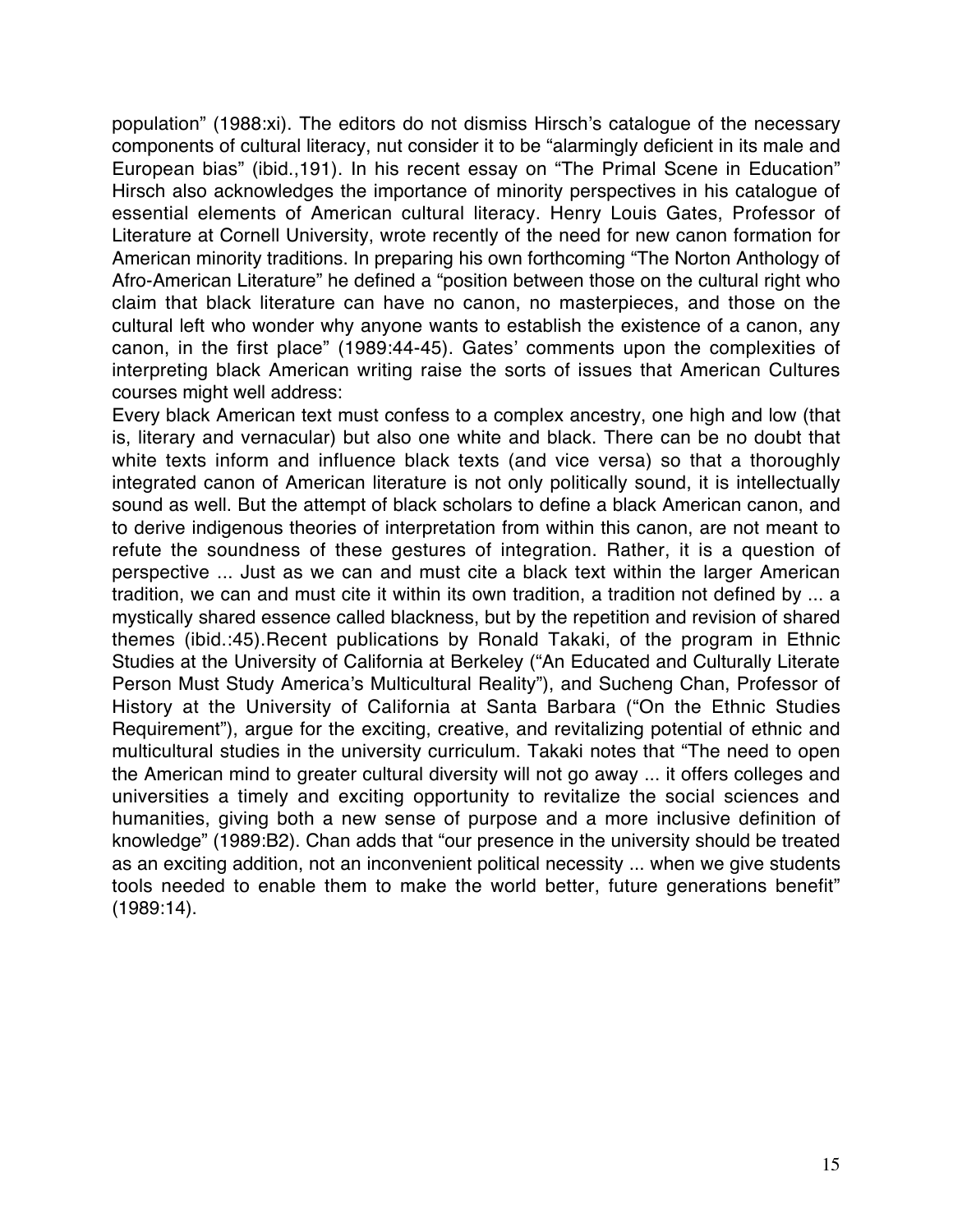## **IV. Student Critique of the Curriculum**

Increased awareness of campus racism and the academic debate over whether we are or should be a nation of one or many take place in a context of increased racial minority presence in the student body, administration, and faculties of American colleges and universities. This presence is the strongest at the undergraduate level and least strong at the faculty level. New students ask new questions that arise from their distinctive histories. They ask for new or additional expertise on the part of their teachers and want to learn of their experience and traditions from those disciplines that are concerned with American experience. In many cases they feel that they are misunderstood, not represented or slighted.

The following statements by Berkeley students that we extracted from newspaper article or heard in person make the point. We do not think that such student comments should be dismissed or that they reflect short-term interests. Rather, this critique of the curriculum is rooted in important changes in the student body that in turn reflect major and long-term changes in California's population.

An ethnic studies requirement is an attempt to address the systematic manner in which the histories of people of color in the United States have been ignored or misrepresented in the classroom.

Increasingly, the challenge to all Californians will be to develop a common awareness that recognizes and effectively responds to the cultures, histories, and concerns of our different racial minority groups.

U.C. Berkeley must familiarize its undergraduates with the histories and concerns of all racial populations that comprise our state.

The question is whether you believe people of color have contributed to this society.

There is a need for change in the curriculum. Courses are incomplete. The contributions of people of color are disrespected.

The curriculum denies the histories of people of color.

An ethnic studies requirement which would focus on the contributions and experiences of people of color in this country, is necessary to improve a traditionally Eurocentric curriculum.

There's a lot left out of history. I don't see my people when I read my history books. We must introduce the contributions of people of color, and I don't think there will be peace on this campus until this happens.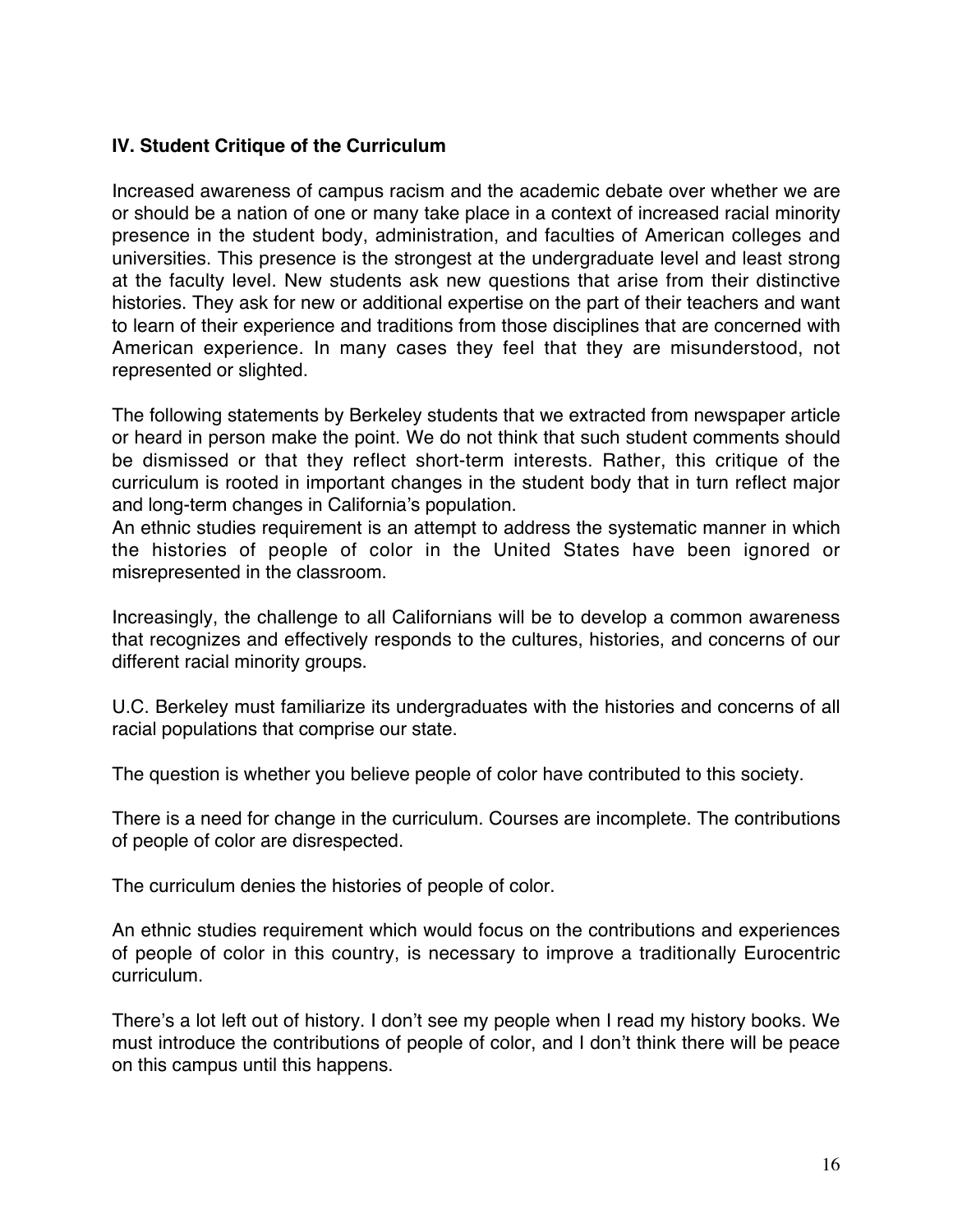Berkeley students should hear what we [minorities] have to say about ourselves.

Such courses could help clear up misconceptions about ethnic groups and their contributions in America.

Such comments underline themes announced in the report from the Joint Committee or review of the Master Plan for Higher Education (California Faces ... California's Future: Education for Citizenship in a Multicultural Democracy, 1988): ... we affirm that education must be informed by a deep sense of our historical location. We need each student to fully develop his or her capacities for living proudly in a multicultural community, itself part of an international community.

Ours is, of course, a history and culture which has always been multicultural and international. Education for multicultural success is imperative for each and every student regardless of race or ethnic origin. Among the intellectual and social boundaries we now most need to move across are those segregating the cultures which make California so vibrant and rich. We regard it to be in the state's direct and immediate interest that our students develop an appreciation of, and comfort with, cultures other than their own (95).

... every student should have the opportunity to know the history of both ethnic minority and majority peoples, and learn something of the meaning of those histories in our current and future affairs. We therefore strongly support efforts within each segment to make ethnic studies and undergraduate graduation requirement, and to integrate multicultural issues into the departmental offerings across the board (95-96).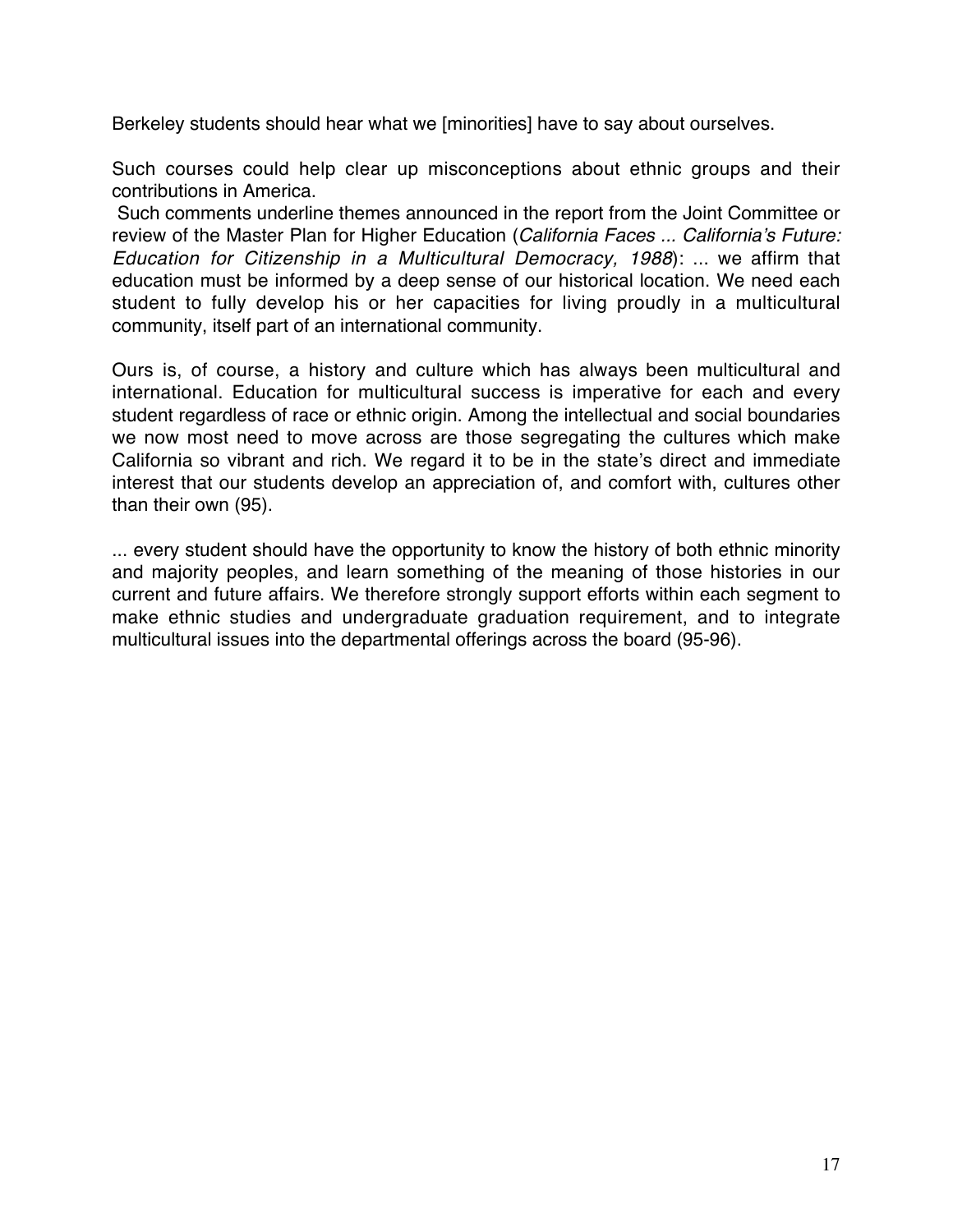## **V. The Present Curriculum at Berkeley**

Our committee, as part of its initial data gathering, collected course outlines from many Berkeley departments, in order to better understand the range and depth of treatment of ethnic and racial topics, particularly in the Humanities and Social Sciences. We created three loose categories: (1) those department in which a variety of efforts are made to study a diversity of racial and ethnic groups in the United States, (2) those departments which offer a few courses but make little concerted effort to cover racial and ethnic diversity, (3) those departments in which almost no effort to treat ethnic and racial diversity is made. Without naming department here (a complete outline of our results appears in Appendix C of our original report), we conclude that there is room for improvement in every department and that a number of major departments are weak or negligent in the study and teaching of ethnic and racial diversity. We concluded from our inquiries that there is a great need for a more coherent, focused, and integrated multidisciplinary approach toward the campus-wide study of ethnic and racial diversity in the United States.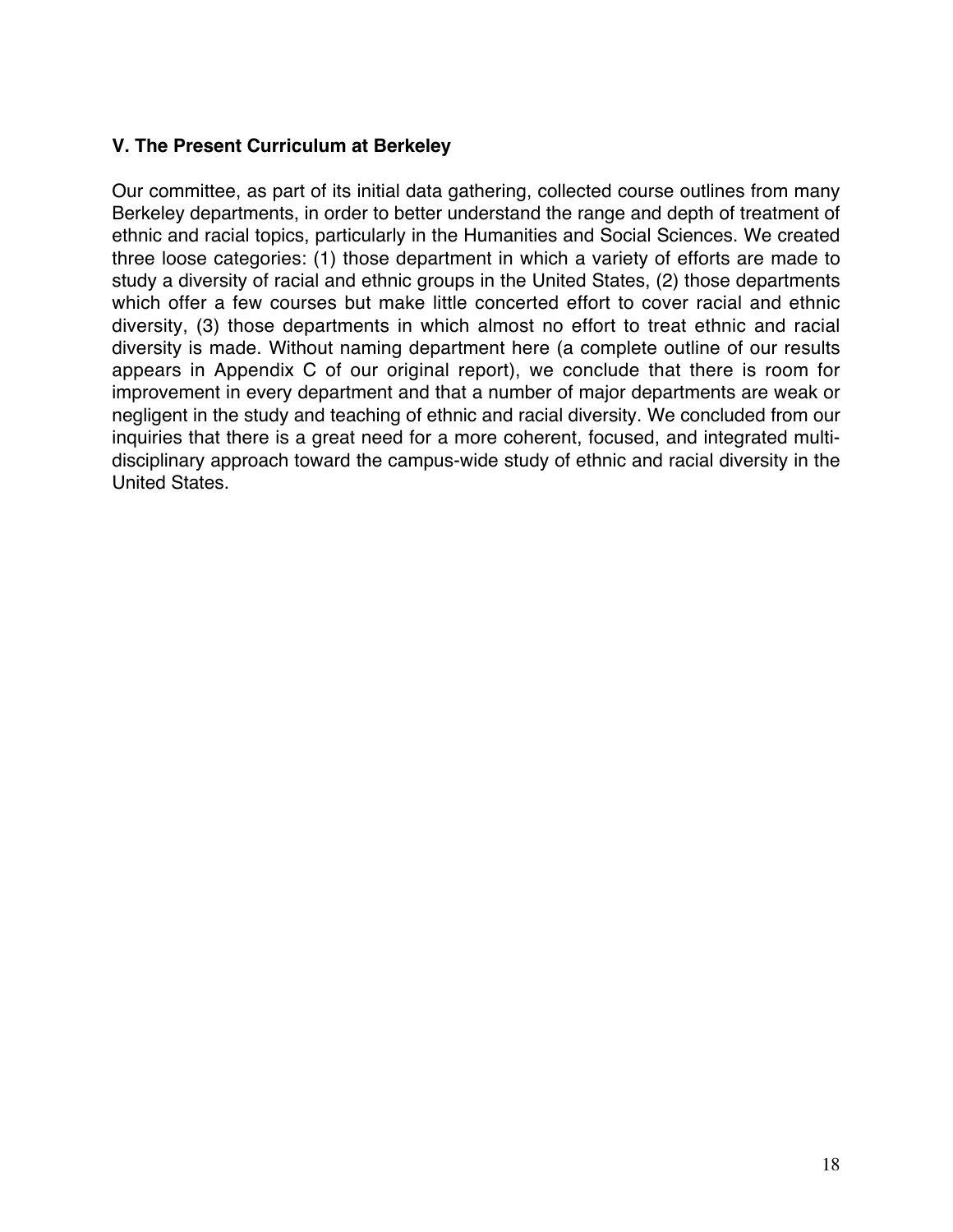## **VI. Curricular Changes at Other Institutions**

The activities of our committee are part of a nationwide effort by American colleges and universities to respond to the academic and intellectual issues raised by challenging student bodies. On the faculty side this has resulted, as we have seen, in a vigorous debate over how to represent American identity and experience. On the student side this has given rise to concrete recommendations for change, of which some form of ethnic studies graduation requirement is the most prominent. Many major institutions (See Appendix A) already have implemented or are in the process of considering change. The following three examples from Stanford University, the University of Michigan, and the University of Minnesota give an idea of the types of responses that we encountered in our survey of other academic institutions.

On Thursday, March 31, 1988, the Faculty Senate at Stanford University approved the new "Cultures, Ideas and Values" (CIV) requirement to replace the Western culture requirement, which had been in effect since 1980. The new CIV requirement can be fulfilled by as many as ten certified tracks, or year long sequences of courses. The objectives and specifications of the CIV requirement include the following, as selected from the Faculty Senate's Final Legislation:

To provide students with the common intellectual experience of broadening their understanding of ideas and values drawn from different strands of our own culture, and to increase their understanding of cultural diversity and the process of cultural interaction.

To develop students' abilities to examine critically ideas and values, for the sake of selfunderstanding and understanding of others.

To further understanding of self, others, and society and therefore to confront issues relating to class, ethnicity, race, religion, gender, and sexual orientation, and to include the study of works by women, minorities, and persons of color.

To further understanding of the diverse ideas and values that have shaped American society and culture by studying works from at least one of the European cluster of cultures and from at least one of the non-European cultures that have become components of our diverse American society. The ideas and values expressed in each work shall be treated in their own terms and, to the extent possible, within their own cultural and historical context.

To have substantial historical dimension. Tracks should analyze the temporal relationship of works to each other and examine some of the political, social, economic, and material contexts of the works.

To give substantial attention to the issues of race, gender and class during each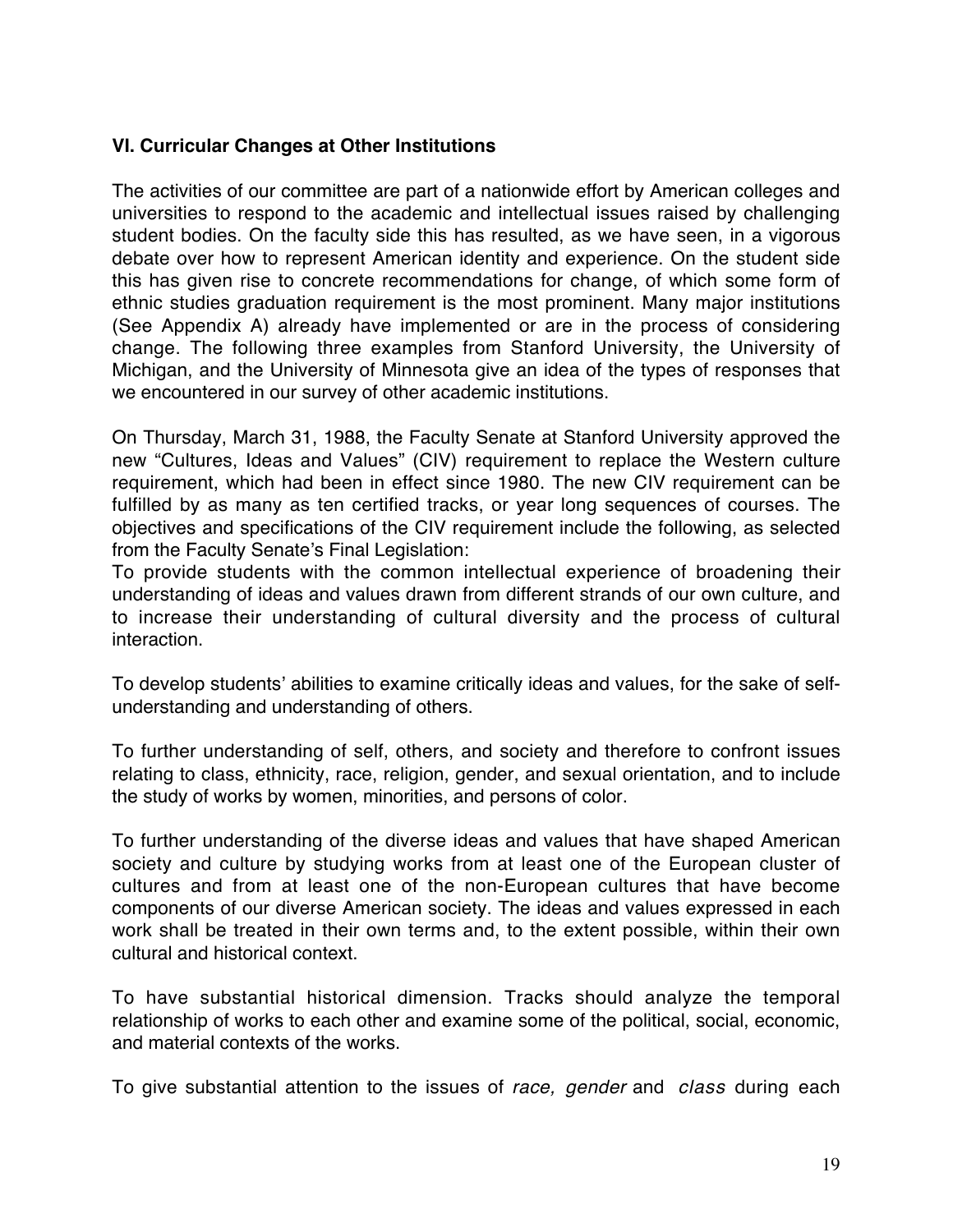academic quarter, with at least one of these issues to be addressed explicitly in at least one major reading in each quarter.

The situation at Stanford differs from that at the University of California at Berkeley because the tracks for the year-long Western culture requirement already had existed there since 1980. They reframed the existing requirement to give substantial attention to the non-Western sources of Western and American culture, and to include attention to issues of gender and class. Following the approval of the CIV proposal, the Students of Color Coalition at Stanford urged in Fall 1988 that an ethnic studies graduation requirement also be added to the curriculum (Stanford News 10/26/88; 11/1/88) and a faculty sub committee has since been appointed to consider proposals to incorporate ethnicity and gender among the University's distribution requirements. Undergraduate Studies Dean Thomas Wasow noted that there is "likely to be a major rethinking of the distribution requirements with an eye toward incorporating more materials from traditionally excluded groups." (Stanford News 1/10/89).

On October 6, 1988, a group of faculty member at the University of Michigan called upon their colleagues to adopt a college-wide course on racism. The LSA Curriculum Committee approved the proposal and it is now under consideration by the Executive Committee of the College. Authors of the proposal note that "Opinion research on minority undergraduates do not show the University of Michigan to be an institution where minority students feel welcome-on the contrary." They propose a synthetic approach to the issues surrounding racism: "Central to thinking behind the present proposal is the idea that critical analysis-historical, sociological, cultural, and anthropological-is a powerful weapon against racism." The proposed four-credit course would draw upon faculty from many disciplines who would team-teach 400-student lecture sessions. It also would include 20 student discussion sections. This course would be repeated in four to five sections each term, each taught by different faculty.

The University of Minnesota now requires for graduation at least two courses to fulfill a "World Studies Requirement" and at least two courses to fulfill a "U.S. Cultural Pluralism Requirement." The World Studies Requirement asks students "to examine cultures substantially different from their own. The requirement is completion of at least two courses ... dealing with the cultures of Asia, Africa, or Latin America or with traditional American Indian cultures." The U.S. Cultural Pluralism Requirement may be fulfilled by at least two courses dealing with Afro-American, American Indian, Asian American, and Chicano cultures, and the concepts of race and ethnicity, ethnocentrism and racism, and other significant social factors in these cultures."

The concerns (both nation-wide and on this campus) that led to the appointment of our committee had to do with how to represent American experience to American students. We focused on how better to understand the American experience by better understanding the racial and cultural components that created it. The Michigan proposal, to focus exclusively on racism, highlights one important dimension of American experience but overlooks many other themes that might be elucidated.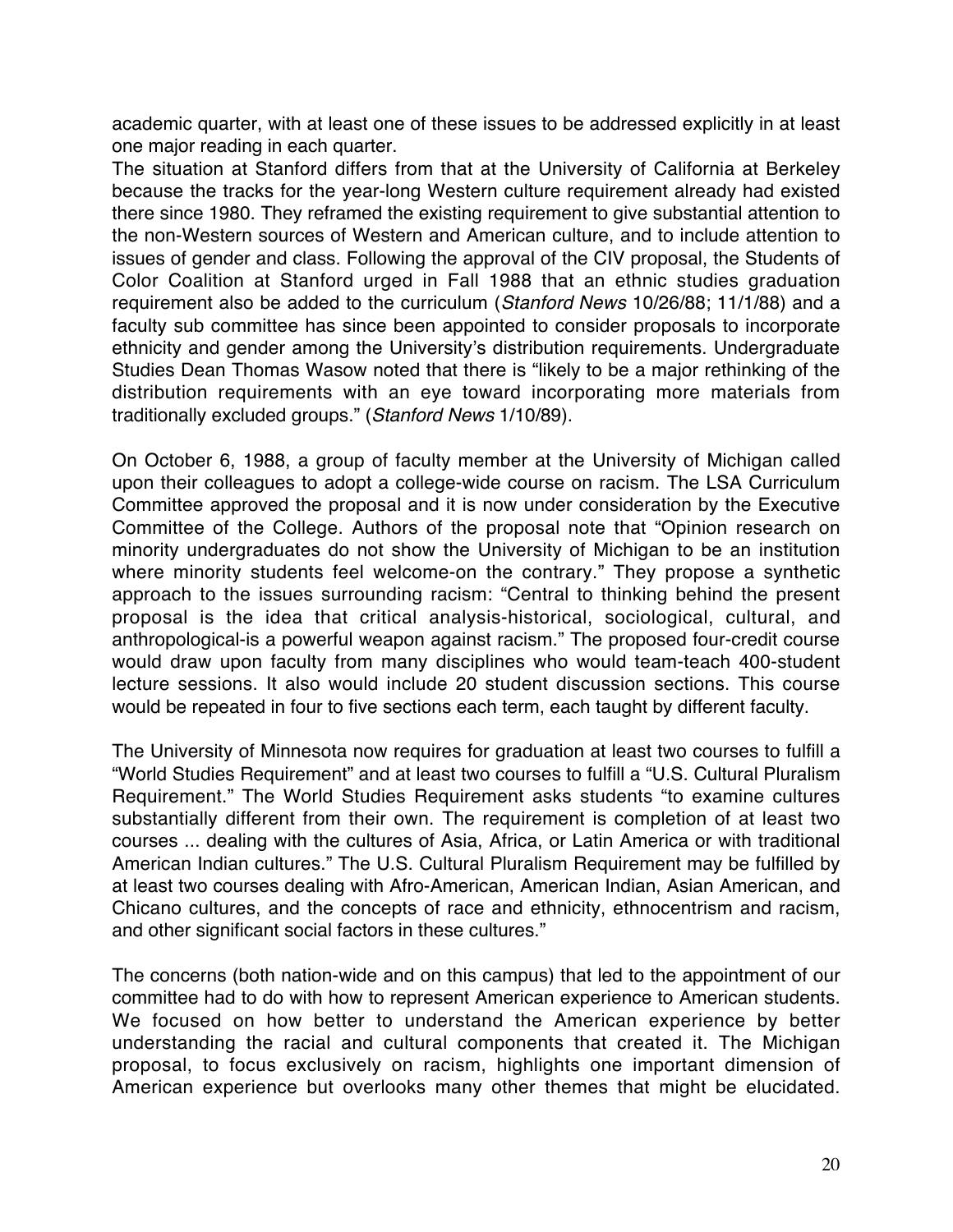Although we think that courses on foreign cultures could offer understanding of specific American ethnic groups, provide knowledge about other cultures, and impart an analytical framework for other-cultural understanding, such courses would be an indirect route to interpreting the American context. Ethnic Studies and Afro-American Studies courses at Berkeley are directly concerned with American racial minorities. An ethnic studies graduation requirement would guarantee focused academic exposure to one racial minority group in the United States. It would also compensate for any lack of coverage of such groups in other disciplines. However, such a graduation requirement would leave the current division of intellectual labor (where United States racial minorities are primarily the domain of Ethnic Studies and Afro-American Studies) unchanged. We urge that race and ethnicity be a greater part of the domain of the broad range of disciplines (such as Social Welfare, Political Science, Economics, Business, Education, Journalism, Music, History, Sociology, Linguistics, Anthropology, Law, English, Comparative Literature, Art History, and others) that interpret the American past and/or present. As difficult as it is to take this complexity into account, it can be illuminated by many disciplines and is basic to understanding our historical and contemporary identity. For this reason we advocate the inclusive and comparative approach.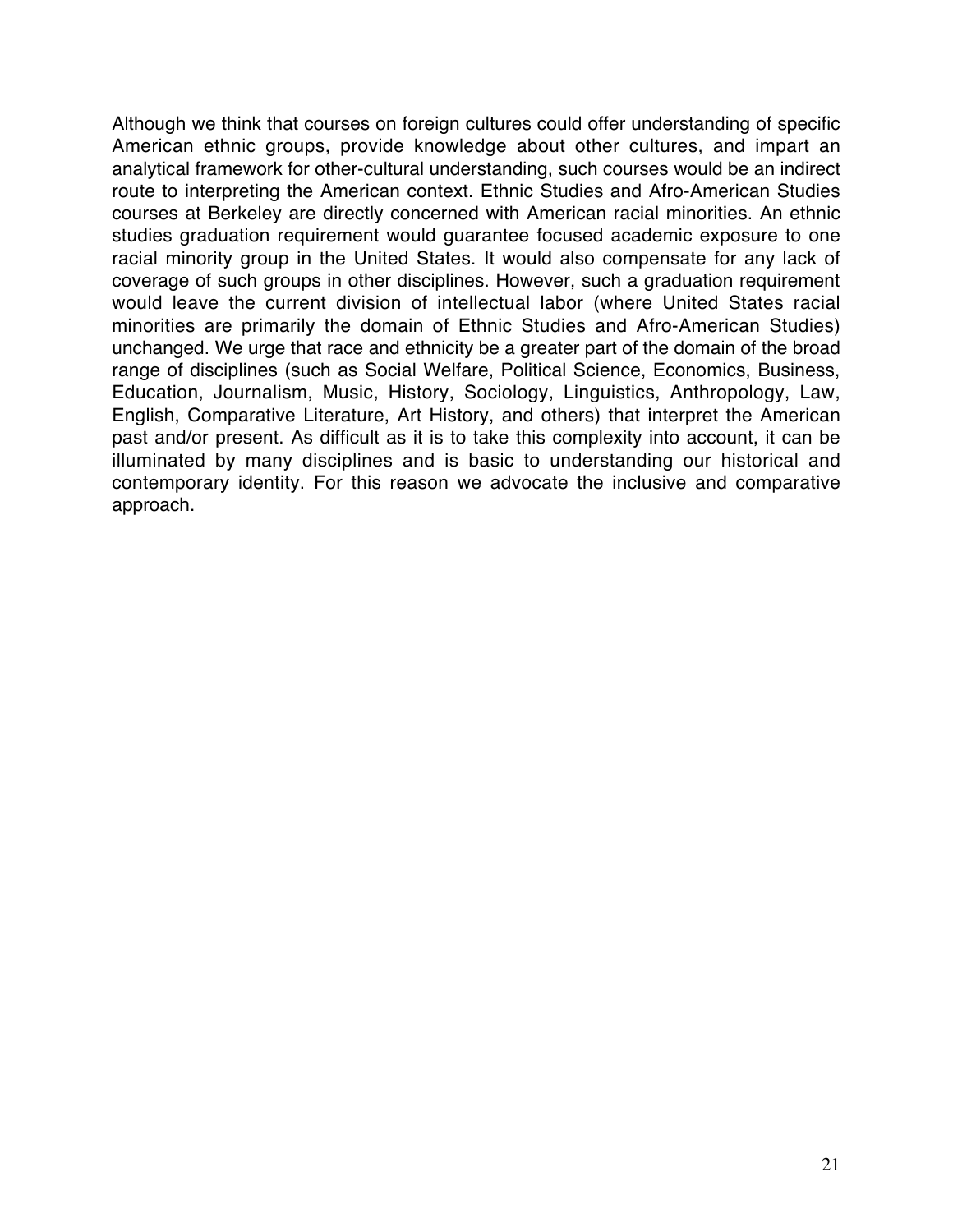## **VII. The Old Proposal: Criticism and Response**

Our original recommendation for an American Cultures graduation requirement (April 27, 1988) read as follows:

Courses that satisfy the American Cultures requirement should ... emphasize the cultural and political experiences and contributions of racial minority groups such as Native Americans, Chicano/Latino Americans, Afro-Americans, and Asian Americans in their relations with Euro-American and other ethnic groups which resulted in the shaping of the United States.

The courses that the committee envisages are integrative and comparative. They should, for example, include in-depth coverage of at least two of the above mentioned American minorities so that the greater part of the semester should be committed to coverage of such groups.

Berkeley faculty criticisms of the academic merits of this recommendation (as expressed at three workshops, at the May 10, 1988, Academic Senate meeting, in written responses to our December 9, 1988, questionnaire, and at numerous committee meetings) focused on four principal points.

#### **1. The strongest criticism was that the old proposal was too formulaic, too one sided, too political, a form of reverse racism, tokenism, white-bashing, and it excluded or minimized European Americans. Why single out those four racial minority groups and not include others such as Irish Americans, Jewish Americans, Arab Americans, and Armenian Americans who also suffered from prejudice and discrimination?**

We intended that the American Cultures courses be comparative and integrative. We do not want comparison to be interpreted narrowly (for example, a course that would focus exclusively on European American ethnic groups) and do not advocate courses that would focus on any group as if it could be viewed in isolation from the context of the United States society and culture. By comparative we now mean explicitly that comparisons should be made between the main racial and cultural categories of American society, past or present. By main racial and cultural category we mean African American, American Indian, Asian American, Chicano/Latino, and European American. We do not require that all five categories be included in any one course, but in order to assure that the courses be truly comparative we stipulate as a minimal condition that at least three categories be included, and that no one of these shall be the focus of the greater part of the course. Other categories may be added where appropriate. The underlying criteria for these courses are that they 1) focus on important themes and issues in the Untied States history, society, and culture, 2) that they address the theoretical and analytical issues relevant to understanding race, culture, and ethnicity, in our society, 3) that they provide a framework for better understanding one's particular cultural/historical identity and that of others, and 4) that they take significant account of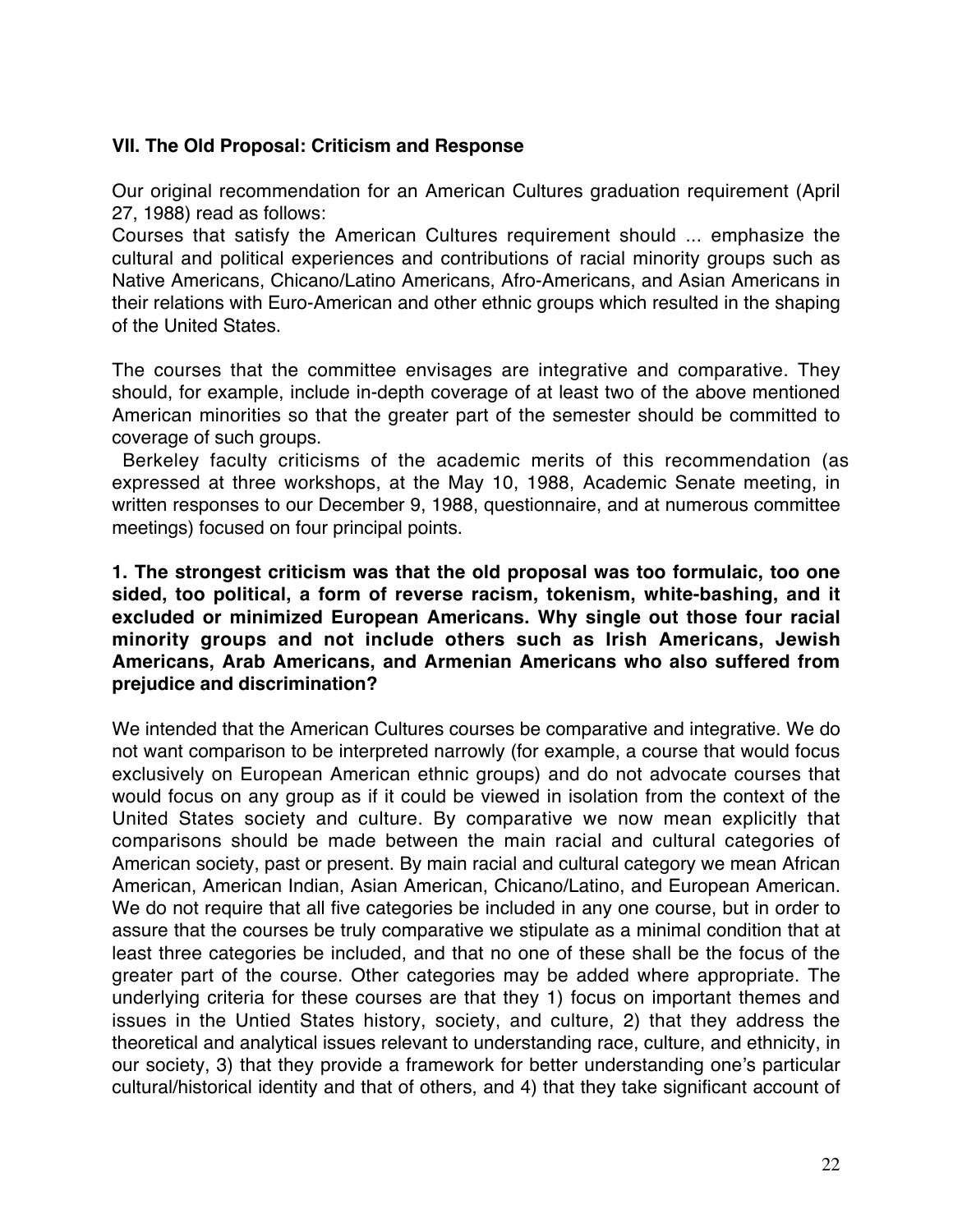racial minority groups.

Each of the above mentioned racial/cultural categories includes many specific ethnic or national groups that need not be enumerated in this report. African American, for example, is a complex category that also includes Cape Verdean American, and West Indian American. Asian American includes Chinese, Japanese, and Korean American. European American includes Irish, Italian, Jewish, and Anglo-American, etc. How one approaches comparison and integration, and the specific ethnic groups that may be deemed relevant would depend upon the problem and topical orientation of the course and would be for the instructor to determine. The Academic Senate appointed overseeing committee will be charged with determining whether or not a particular course qualifies for the American Cultures breadth requirement.

## **2. Some faculty members believed that the requirement would worsen racial tensions rather than lessen them, and divide students along ethnic and racial lines-either because we have gone to far in emphasizing differences, or because majority students would resent having minority issues forced upon them.**

This belief underlies some of the arguments for a return to a more traditional, consensual, and Western-oriented core curriculum. In his article on "The Recoloring of Campus Life" Shelby Steele argued for a qualified version of this point of view: "I think universities should emphasize commonalty as a higher value than 'diversity' and 'pluralism'—buzzwords for the politics of difference. Difference that does not rest on a clearly delineated foundation of commonalty not only is inaccessible to those who are not part of the ethnic or racial group but is agnostic to them ... Integration has become an abstract term today, having to do with little more than numbers and racial balances. But it stood once for a high and admirable set of values. It made difference second to commonalty, and it asked members of all races to face whatever fears they inspired in each other" (Steele 1989:55).

A case may be made for the reverse of this position: that commonalty emerges from openly acknowledging difference. A number of American corporations are exploring this point of view in their efforts to adjust to a changing work force. For example, King-ming Young, manager of the cultural diversity project at Hewlett Packard Co., noted recently in The Wall Street Journal that "The way to color blindness is through color consciousness" (Solomon 1989:B1).

The committee raised the question of whether such a requirement would create racial tension with representatives of three institutions where related requirements have been approved. Dr. Donna Shalala, Chancellor of the University of Wisconsin at Madison, responded that their requirement (which will emphasize American ethnic groups and foreign cultures) will go into effect this coming fall. The decision to implement it had not been the source, to her knowledge, of any noticeable resentment or increase in ethnic and racial conflict. A faculty committee is now identifying and approving courses that will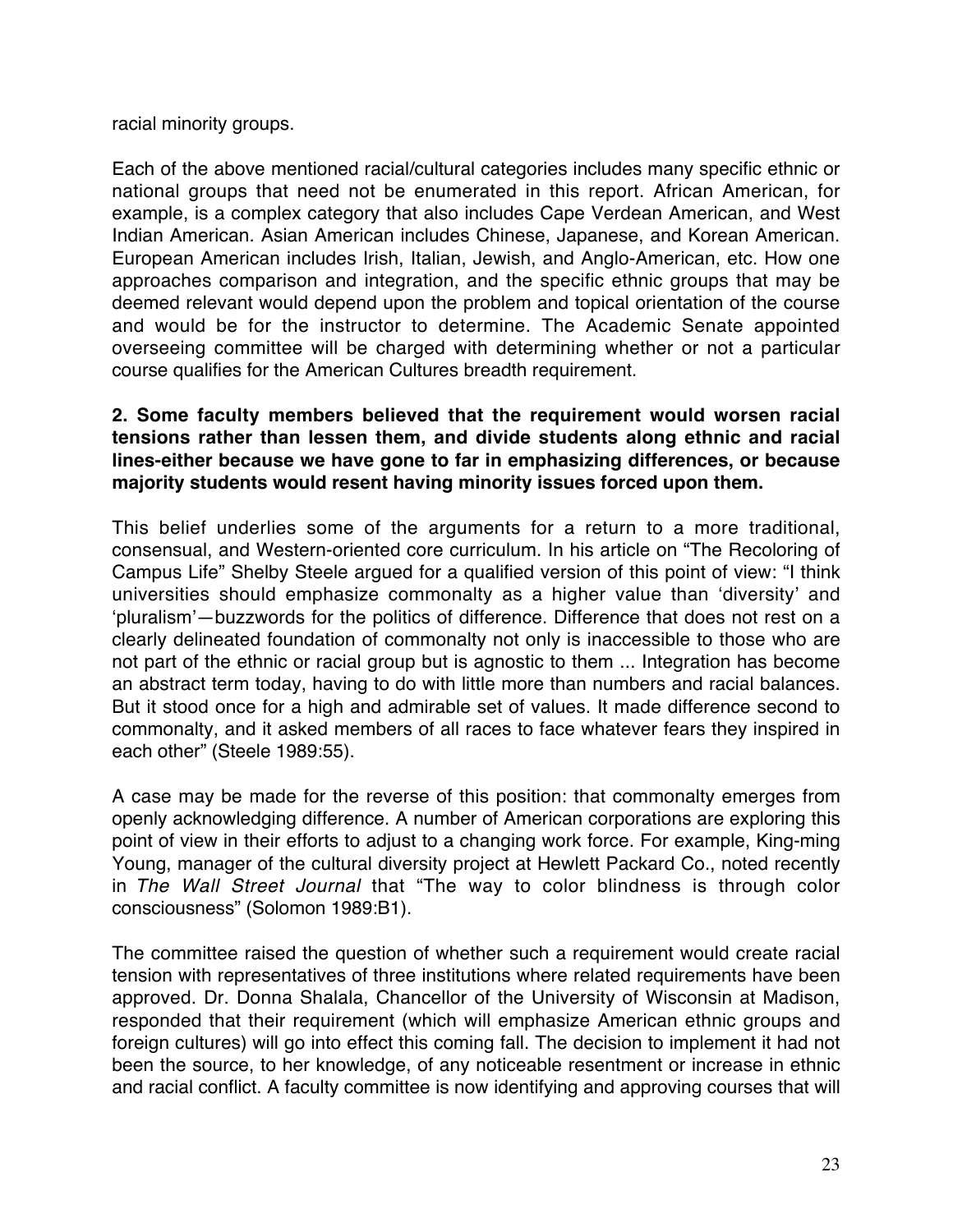satisfy the requirement.

Dr. Fred Lukermann, Dean of the College of Liberal Arts at the University of Minnesota, indicated that their two-semester requirement has worked out well, and that it stimulated graduate students and young instructors to teach and do research in the general areas of ethnicity, pluralism, and comparative perspectives. According to Lukermann, the Minnesota requirement has evolved from one that is now more broadly comparative and that deals with class, gender, income, religion, and age, as well as race, culture, and ethnicity. At the initial phase of the requirement there was resistance from academic disciplines that felt only a few programs (i.e. ethnic studies) would benefit from and teach such courses. People were turned off by the narrow range of possible ways to fulfill the requirement. That changed when the emphasis on a comparative and pluralistic approach made it possible for many other disciplines to contribute. According to Lukermann, it was necessary for the University to provide funds for experimentation with new courses in order to break out of the situation where two or three departments cornered the market. Now that the basic orientation of the requirement is toward pluralism and a comparative perspective, and that a number of traditional departments have been given the resources and encouragement to participate in it, Lukermann feels that it is working well.

The third person we contacted was Professor Victor Rocha, Provost of Oakes College at the University of California at Santa Cruz, where an ethnic studies course or a course on a non-European culture have been required since 1985. According to Rocha, no one has studied the question of how this requirement has affected racial relations on campus. Although some students may have been uncomfortable with the requirement, they mainly have accepted it, and he has no evidence that it is a source of racial tension. In his opinion, the requirement has worked to alleviate such tensions.

The requirement that we are proposing avoids the extreme positions raised in the above mentioned canon controversy. It is similar to that in effect at Minnesota in that it is inherently comparative and pluralistic, and will draw upon many departments. By its very nature it will encourage attention to both issues of commonalty and difference. This is the point. We sought to create a series of courses that will provide a framework for studying, teaching about, and understanding the three basic dimensions in American identity—the plures, the unum, and the experience of exclusion. In order to retain the vitality that made such requirements a national consideration in the first place, we focused upon American experience and in such a way that racial minority experience would be significantly included. We felt that to broaden the scope of the requirement to include pluralism per se, comparativism per se, or to open it to any foreign cultures, or to any non-Western cultures, would dilute its purpose. We see little evidence that an American Cultures breadth requirement will exacerbate racial to ethnic tensions.

In this regard, we would like to note that a very broad spectrum of Berkeley student organizations supported the original proposal in spring 1988. In the Monday, May 9,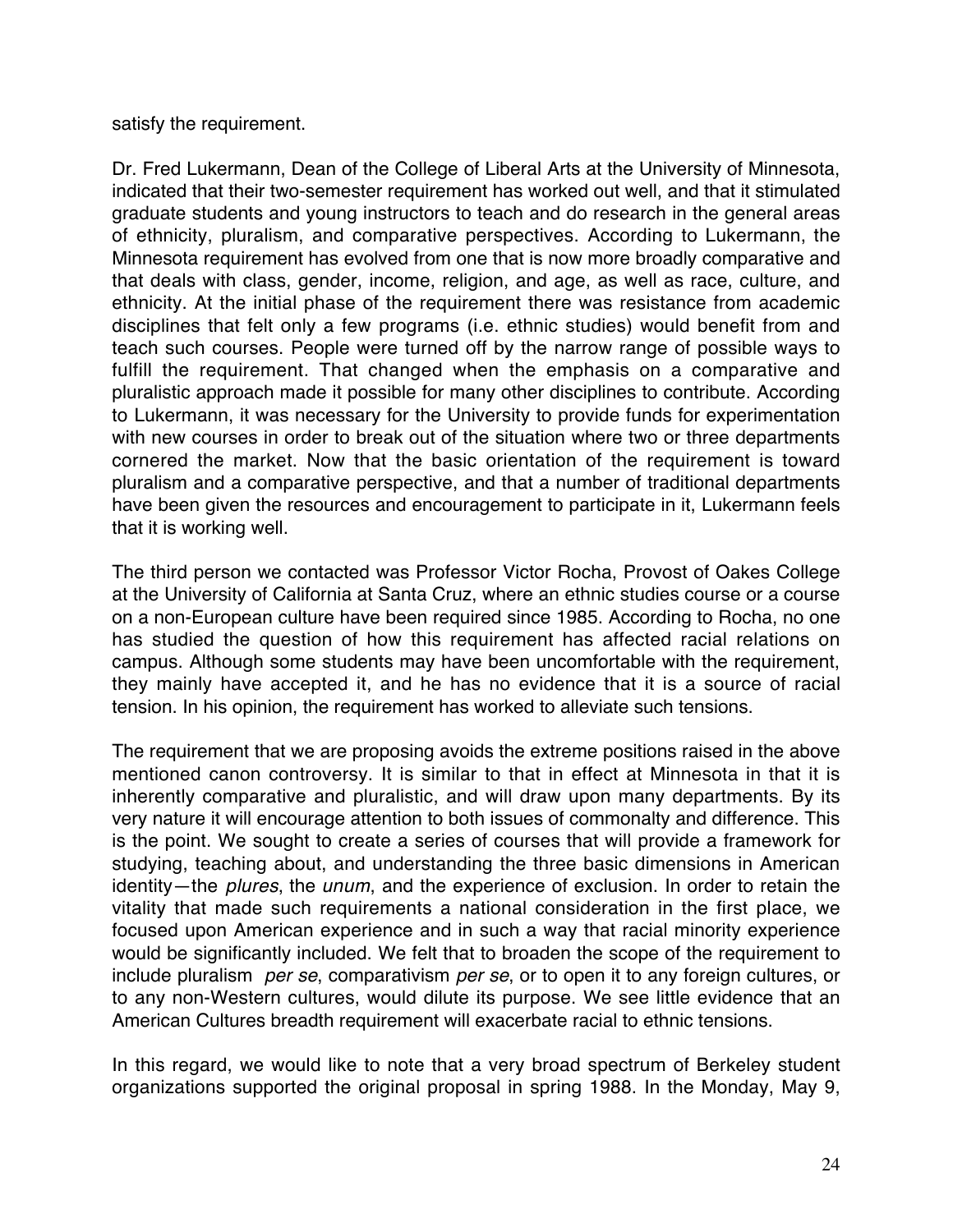edition of The Daily Californian, the African Students Association, American Indian Students Association, the U.C. Berkeley Interfraternity Council and Pan Hellenic Association, the Co-ordinators of MEChA, the ASUC President, and the ASUC President-elect endorsed the proposal jointly with the following statement:

What is important to note about this proposed requirement is the opportunity it will offer us as students. It will bring us together, from different cultures and ethnicities, in the systematic and informed study of American society in all of its diversity-how all of us as Americans of color and as Euro-Americans have contributed to the making of the United States (The Daily Californian May 9, 1988:4).**3. Another criticism was that ethnicity is only one topic among many, such as Western civilization, world civilization, science, technology, geography, gender, health, religion, foreign cultures, and ethics that are arguably important for a basic liberal education. Let's look at the curriculum first; why is it ethnicity so important that courses on this topic should be required?**

To some extent this criticism overlooks the fact that graduation requirements and breadth requirements already exist for all schools and colleges in the University. Nevertheless, our earlier recommendation stimulated interest in the broader discussion of curriculum change. We were not charged to pursue this larger project but rather to look at ethnicity and diversity to encourage innovations. We support further discussion of the curriculum but also would add that ethnicity and diversity are at national center stage wherever such discussions are taking place. In our estimation, the requirement that we propose merits inclusion in any revised curriculum that the faculty may propose in the near future. The change that we are recommending-a collaborative effort involving many disciplines to create a variety of new perspectives around the themes of culture, ethnicity, and race, the *diversity* and *unity* of American life-will bring the intellectual life of the university closer to the range of students whom it is trying to reach and educate. To recommend and not require the American Cultures courses will result in no effective change. We can also conceive that as the faculty changes and as attention to ethnicity and diversity takes root in the academic disciplines, that such a requirement may at some point no longer be necessary. We view this requirement as a necessary first step toward a long-term goal. We do not think it will end racism, but it will help students to better understand it and will make courses on American experience be more reflective of the ethnic and racial communities that shaped that experience. All students, majority and minority alike, will benefit practically and intellectually from a multicultural understanding of our multicultural society.

**4. A fourth and widely raised problem concerned the impact that an American Cultures graduation requirement would have on student course load, and thus progress towards graduation. Students in the sciences and engineering are already overburdened. Would not this requirement add another burden and cut into their already limited opportunities to select courses outside their majors?**

At present, the University, i.e., all component colleges and schools, mandates two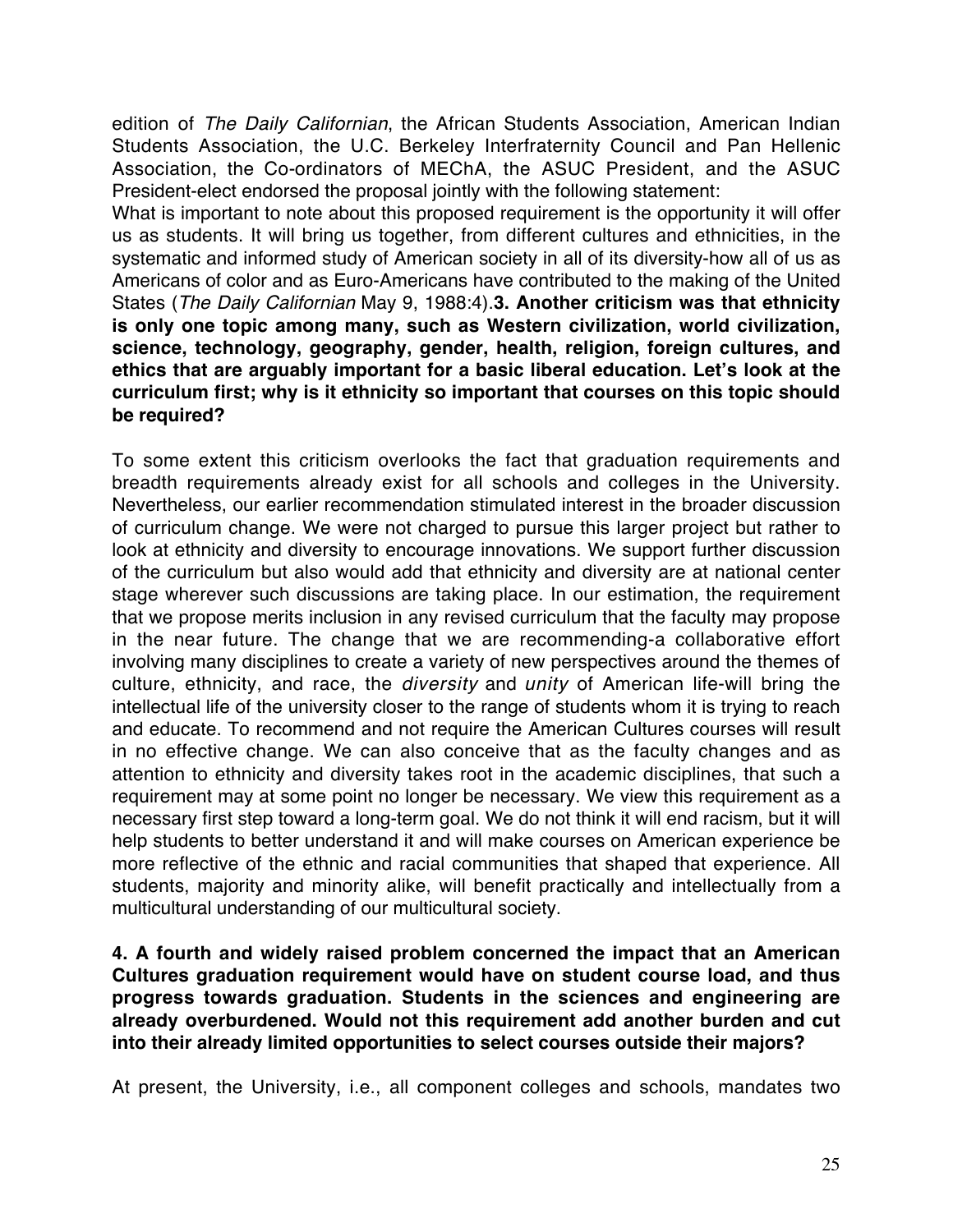graduation requirements for all students, Subject A (a basic English reading and composition requirement) and American History and Institutions. Both these requirements may be fulfilled at high school, at other colleges or campuses, or by examination. In addition, each School or College demands the satisfaction of specified breadth requirements for graduation, often including up to six courses selected from outside the field of the student's major as well as Reading and Composition and a foreign language. In most Schools and Colleges, a number of these requirements, especially Reading and Composition, may be fulfilled at High School, by advanced placement or exam, or at other campuses. (A breakdown of School and College breadth requirements is appended.)

In every case, the philosophy behind the breadth requirement entails the supposition that a University education involves not only training in a specific area of study or for a particular profession but also the formation of citizens with a broad knowledge of institutions, history, and sciences which constitute their culture in the fullest sense. The philosophy behind the adoption of an American Cultures Requirement is similar, but since it involves also several principles which have not to date been assumed in University curricula, the conditions of its fulfillment will differ in some respects from those of other breadth requirements. In some ways, the conditions of fulfillment will be stricter, in others more flexible. What follows are some remarks on the conditions of its fulfillment which may help clarify the practical significance of its introduction for the various majors at Berkeley.

Since the American Cultures requirement involves the rethinking of what is entailed in an education adequate to the cultural diversity of the state and the nation, the committee does not feel confident that it could at present be satisfied by courses offered either at high school level or at other campuses or community colleges. (N.B. It would be the responsibility of the committee appointed to oversee the requirement to decide whether or not courses taken at other institutions can fulfill the requirement.) As we have stated, it is not simply an ethnic studies course, nor a civics course, but is specifically designed to encourage, through comparative study, reflection on the nature and history of cultural diversity. Only a certain range of courses, as defined by this report and developed along its guidelines, will respond adequately to this educational need as we understand it. We anticipate that U.C. Berkeley will perform a pioneering role in the development of such courses, and strongly feel that it is appropriate that only courses developed and taught on this campus should satisfy the requirement.

While we feel that the requirement should be satisfied only at Berkeley initially, we feel equally that in other respects its conditions of fulfillment might be more flexible than is the case with breadth requirements generally. Whereas currently existing breadth requirements are designed to ensure students' general knowledge outside their major, the American Cultures requirement is intended only to introduce reflection on cultural diversity into the overall programs of all undergraduates. Accordingly, we do not feel it is necessary for student to fulfill this requirement outside the field of their majors. Rather,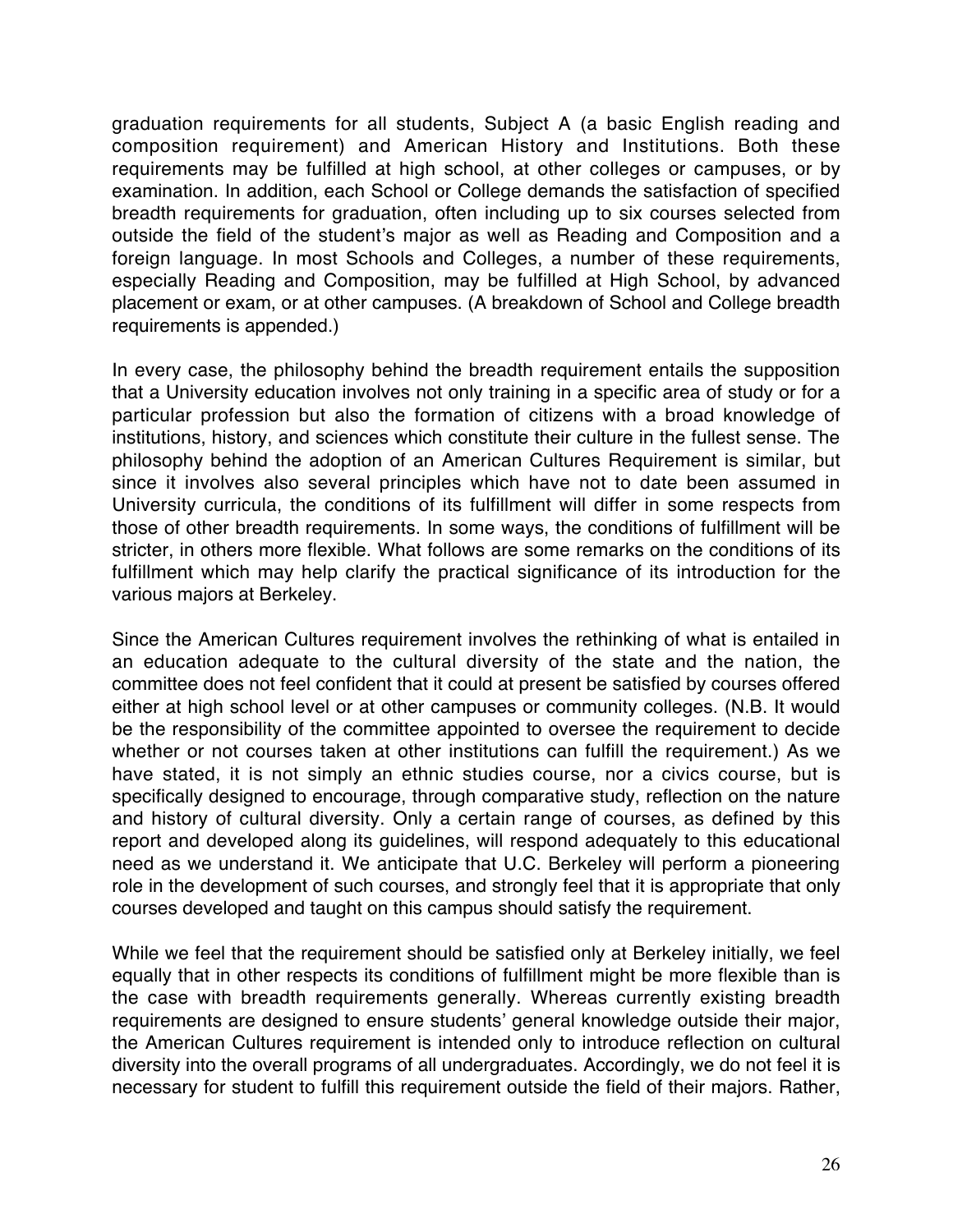we feel the maximum flexibility as to the manner of the requirement's fulfillment is desirable. Students should be permitted to fulfill the requirement either within the standard format of their majors or as a course supplementary to other requirements. Thus, for example, a History or English major might take a course that also fulfilled a major requirement (e.g., English 138 to fulfill also that major's requirement in "Cultural Varieties of English Language and Literature") or take a course in a Social Science that would count as a breadth requirement as well as satisfying the American Cultures requirement. On the other hand, an Engineering major could take the same English course, or a course in a Social Science, either of which would count as fulfilling one of the courses that Engineering majors must take to fulfill eighteen units of breadth requirements.

In other words, we strongly recommend that the American Cultures requirement should be satisfiable in combination with the already existent requirements of individual majors. This recommendation is designed to limit to a minimum any increase in student workload that might otherwise follow from the implementation of this requirement.

As a corollary to this recommendation, we urge that all relevant departments consider ways in which courses that might fulfill this requirement could be added to or integrated into their current major requirements. We also urge that the Administration provide every possible financial and other practical assistance to departments seeking to develop new courses or to train or hire faculty and graduate assistants with this end in view.

Due to the expertise required to teach adequately such courses as would satisfy this requirement, we do not feel it advisable that it should be fulfilled through any course whose primary function is to meet the Reading and Composition Requirements. These courses are intended to develop students' rhetorical skills and, though there may be many exceptions, we do not feel it advisable to expect the numerous graduate students who have been trained to teach these courses necessarily to have the competence in the area defined herein as "American Cultures." Nor, given the importance which we attach to this requirement, do we feel it advisable for its fulfillment to be relegated to lower division courses whose primary function is the teaching of writing skills and which are, in any case, already oversubscribed.

In summary, we believe that the implementation of this requirement need not significantly add to the work load or reduce the breadth choice open to students beyond the present structure of their majors. We recommend, nonetheless, that departments assist in directing their majors' attention to the problems of cultural diversity by developing courses within their majors, where applicable, or by directing students' attention to American Cultures courses that also fulfill breadth requirements.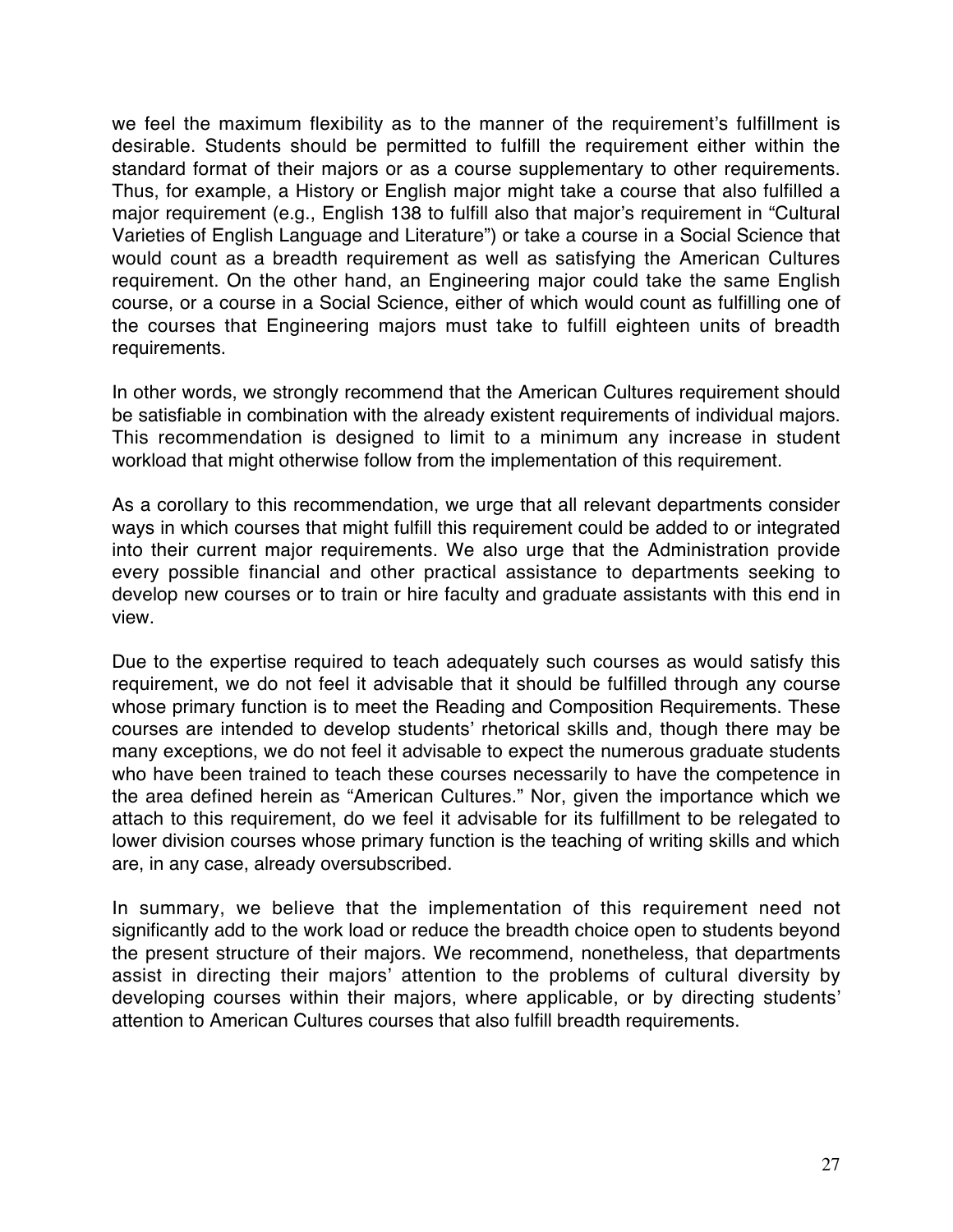#### **VIII. Possible American Cultures Courses**

A number of faculty members in response to our earlier report proposed new courses that might satisfy an eventual American Cultures requirement. Summaries of these preliminary course descriptions and summaries of selected courses that already exist, may be seen in Appendix C. These proposed and existing courses would fulfill the requirement that we propose with little or no revision. The titles of these 31 courses, which represent 16 disciplines, are as follows:

A. Afro-American Studies Ethnic and Racial Succession in Urban Politics

B. Anthropology American Folklore American Material Culture Education in a Plural Society: Ethnicity, Race, and Schooling in the United States Religion in America

C. Architecture Housing Patterns for Different Subcultures

D. Conservation and Resource Studies California Environmental History and Culture

E. Economics The Economics of Racial Inequality

F. Education Going to School in America Language, Culture, Ethnicity, and American Schools

G. English Ethnic American Autobiography California Literature Women of Color in the United States: Race, Class, Gender, and Writing Publishing Subcultures in the United States: A Second World War Case Study Narratives of Self-Formation in Minority Writing American Literature 1820-1865

H. Ethnic Studies Politics and People of Color United States Third World Women Writers Racial Inequality in American: A Comparative Historical Perspective Women of Color in the United States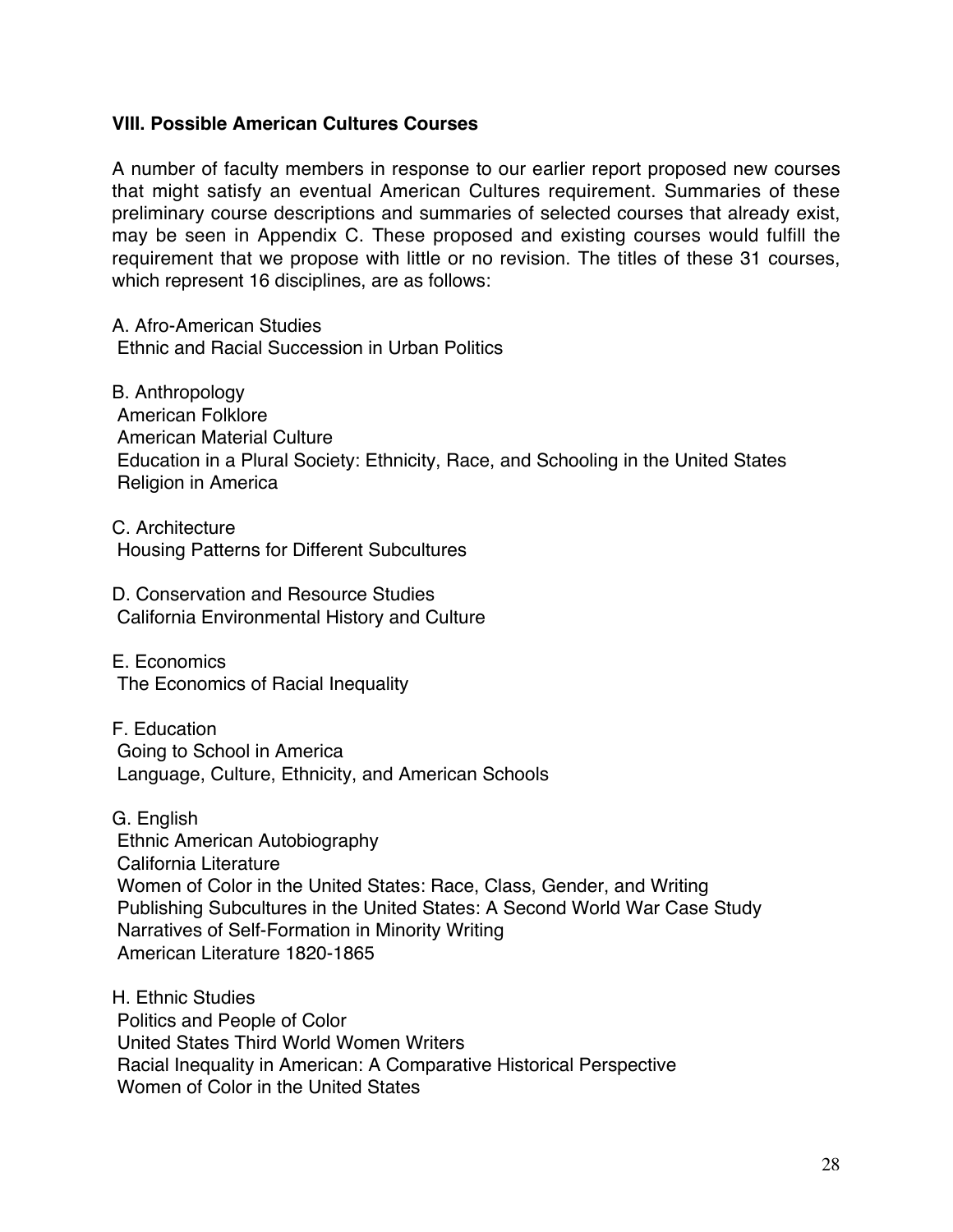I. Geography California

J. History The Repeopling of America California

K. Journalism News and Culture: American Journalism and Its Public

L. Linguistics The American Languages

M. Music Ethnic Identity from a Musical Perspective

N. Social Welfare Social Work Practice with Minority Families and Children

O. Sociology Racial Change: The Last Generation Race and Ethnic Relations in the United States Comparative Population Histories of the United States

P. Women's Studies Poverty and Progress: Race, Gender, and Dependency

A number of other faculty members provided outlines of courses that they teach that could be revised to satisfy the requirement. Others suggested possible new courses that we have not yet seen. Their disciplines include Afro-American Studies, Anthropology, Architecture, Economics, History, Legal Studies, Political Science, and Sociology.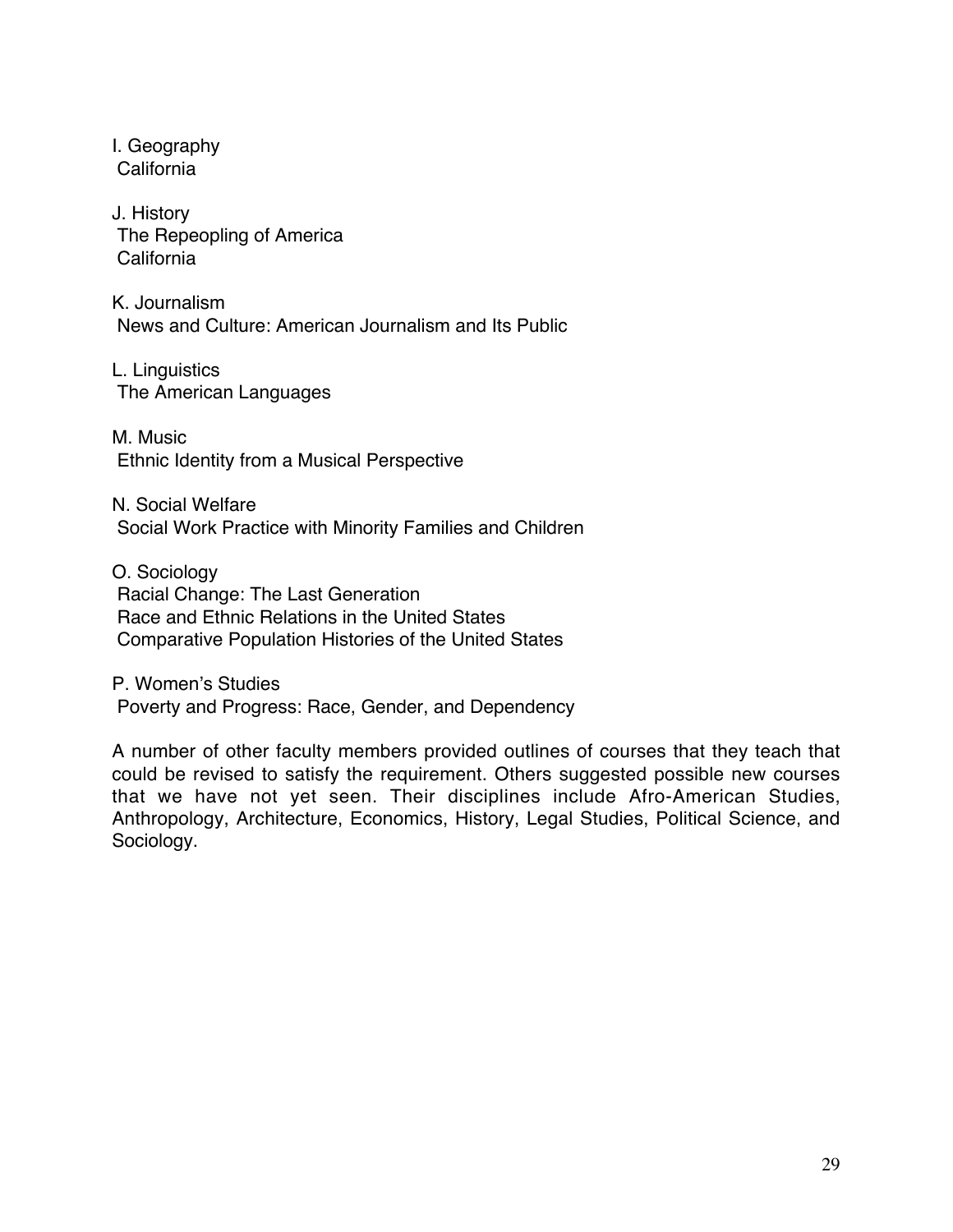#### **IX. Implementation**

**Preparation:** The Fall 1991 semester would be the earliest date that the requirement could go into effect. The list of possible courses given above should be expanded and developed in the two years prior to the start up date. The committee that oversees the implementation of the requirement will establish guidelines and procedures for determining which of these and other proposed courses satisfy the requirement, and will review descriptions and syllabi for these courses. Instructors will be encouraged to offer American Cultures courses in 1990-91, the year preceding the official start-up for the requirement. These courses will be advertised and promoted widely among students and undergraduate advisers as an elective or as an alternate for an existing breadth requirement.

**Evaluation:** A two-part evaluation plan will be developed to monitor the proposed requirement. The first consists of a formative evaluation plan the purpose of which is to help instructors assess the effectiveness of their courses and to refine course methods and content. Instructors and students should be involved in the design of these evaluation procedures.

The second part of the evaluation plan will be to look at the implementation and governance of the requirement, and at the educational effectiveness of the courses. Are they fulfilling the intellectual goals of the requirement? This evaluation should take place five years after the requirement goes into effect.

**Courses:** Very few American Cultures courses would be needed to satisfy student demand in 1991-92 (the first year the requirement could go into effect) since it would apply only to freshman admitted for the 1991-92 academic year (i.e., it would not be retroactive to students admitted in previous years). Ten courses (5 each semester) should be sufficient. A total of about 26 courses would be needed for 1992-93, and about 36 for 1993-94. We expect that the demand will have stabilized after 1993-94 and approximately 36 courses will be needed each year thereafter in order for students to fulfill the requirement. These figures are based upon an average class size of about 175 students.

**Center:** We propose that a center for the teaching and study of American Cultures be established right away on the Berkeley campus to orchestrate the intellectual and practical aspects of implementing the requirement. Faculty members with expertise in American cultures are now dispersed across a wide range of disciplines. The Center would provide them with the organizational structure to interact with and learn from colleagues in other disciplines with similar and related interests. In particular, the Center would: (1) offer support, assistance and resources for instructors who are interested in developing or improving courses and course materials that satisfy the proposed American Cultures requirement, (2) provide an intellectual setting in which faculty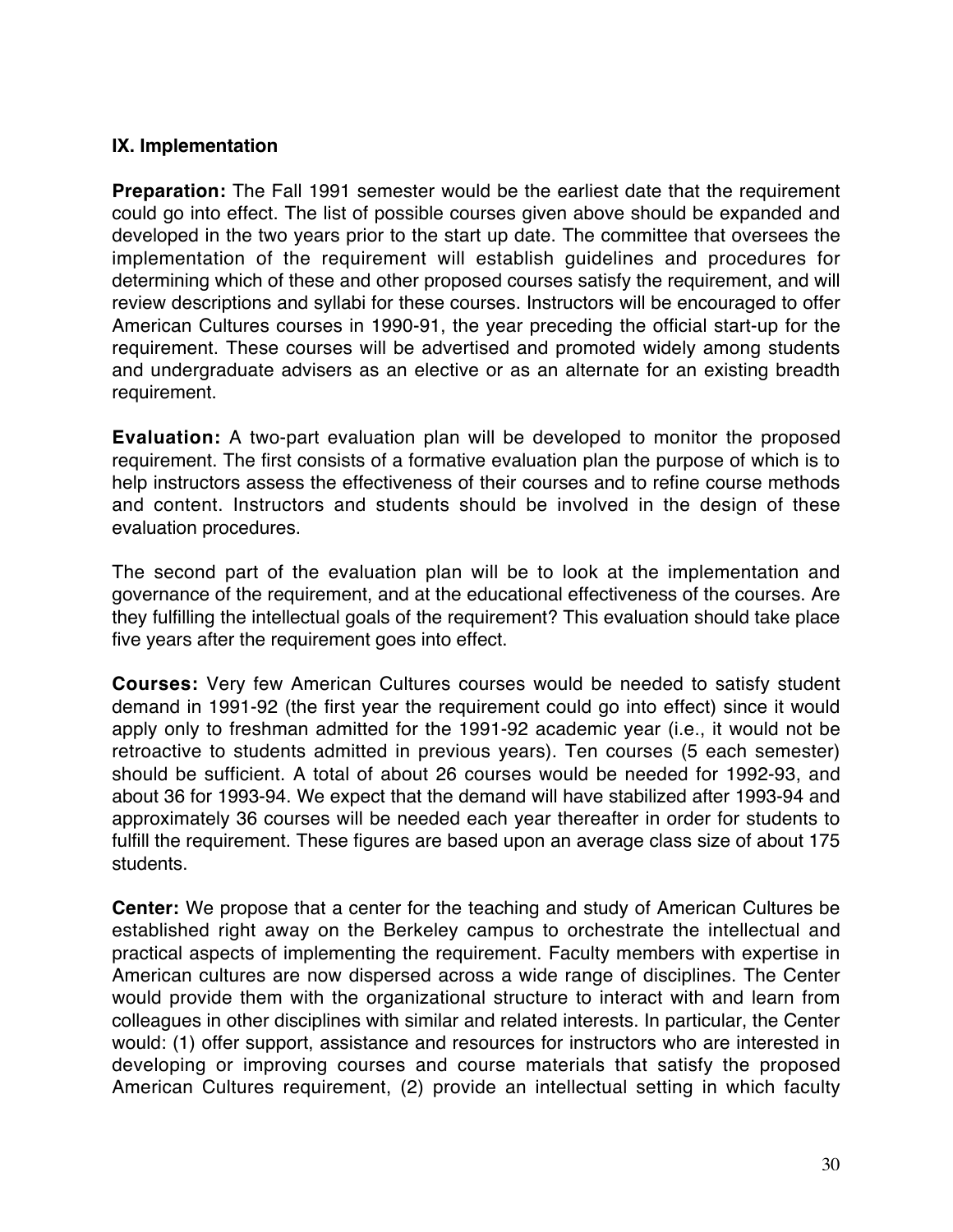members from different disciplines might identify and develop their common in interests in issues related to culture and ethnicity in the United States, (3) provide a bridge between the intellectual resources in the Ethnic Studies Programs and the other departments in the university, (4) bring together, in colloquia and study groups, faculty and graduate students who will be serving as GSIs, with the objective of building an intellectual community of scholars who are responsible for teaching the courses that fulfill this requirement, (5) seek extra mural funds for grants and fellowships to support innovations and improvements in the teaching of cultural pluralism, and (6) serve as a valuable resource for the campus community, and for other universities across the country.

Any member of the faculty with an interest in American Cultures will be invited to affiliate with the Center and anyone wishing to develop a course for inclusion on the list may make use of its resources. As a Center for teaching, it will be unlike other centers on the Berkeley campus. It will be devoted to the improvement of teaching in this area rather than research, although research would not be precluded as a function or concern of the Center. In fact, by bringing together members of the campus community who have an interest in multicultural issues, the Center could facilitate cross-disciplinary research efforts. The main emphasis of the Center should be on teaching, however, and it is hoped that some of the research efforts of the teaching faculty will be devoted to evaluating the effectiveness of the courses, and to studying their effect on the perceptions, and attitudes of the students who take them.

**Governance Committee for Center:** We propose that the Chancellor appoint a fiveperson Executive Committee (with one of them designated as chair of the committee) to govern the Center. This Executive Committee will be charged with: (a) preparing a plan for the implementation and governance of the Center, (b) securing funding from the University and other sources for the activities of the Center, (c) working with interested faculty to establish community that will form the core of those who will teach the American Cultures courses, (d) Coordinating the campus-wide effort that will be necessary to assure that a sufficient number of American Cultures courses will be scheduled each semester, and (e) hiring the staff that will be needed for the proper functioning of the Center.

During the next academic year (1989-90) the Executive Committee of the American Cultures Center would begin work to create the community of scholars who would revise old courses and develop new ones that would fulfill the requirement.

**Overseeing Committee for Requirement:** We also recommend that the Committee on Committees appoint a nine-person overseeing committee to oversee the requirement and to approve courses to meet it. This overseeing committee would include a chair from the Committee for Educational Policy and would consist of seven faculty members, one undergraduate student, and a GSI who has assisted the teaching of an American Cultures required course. Four faculty members shall be selected from those who teach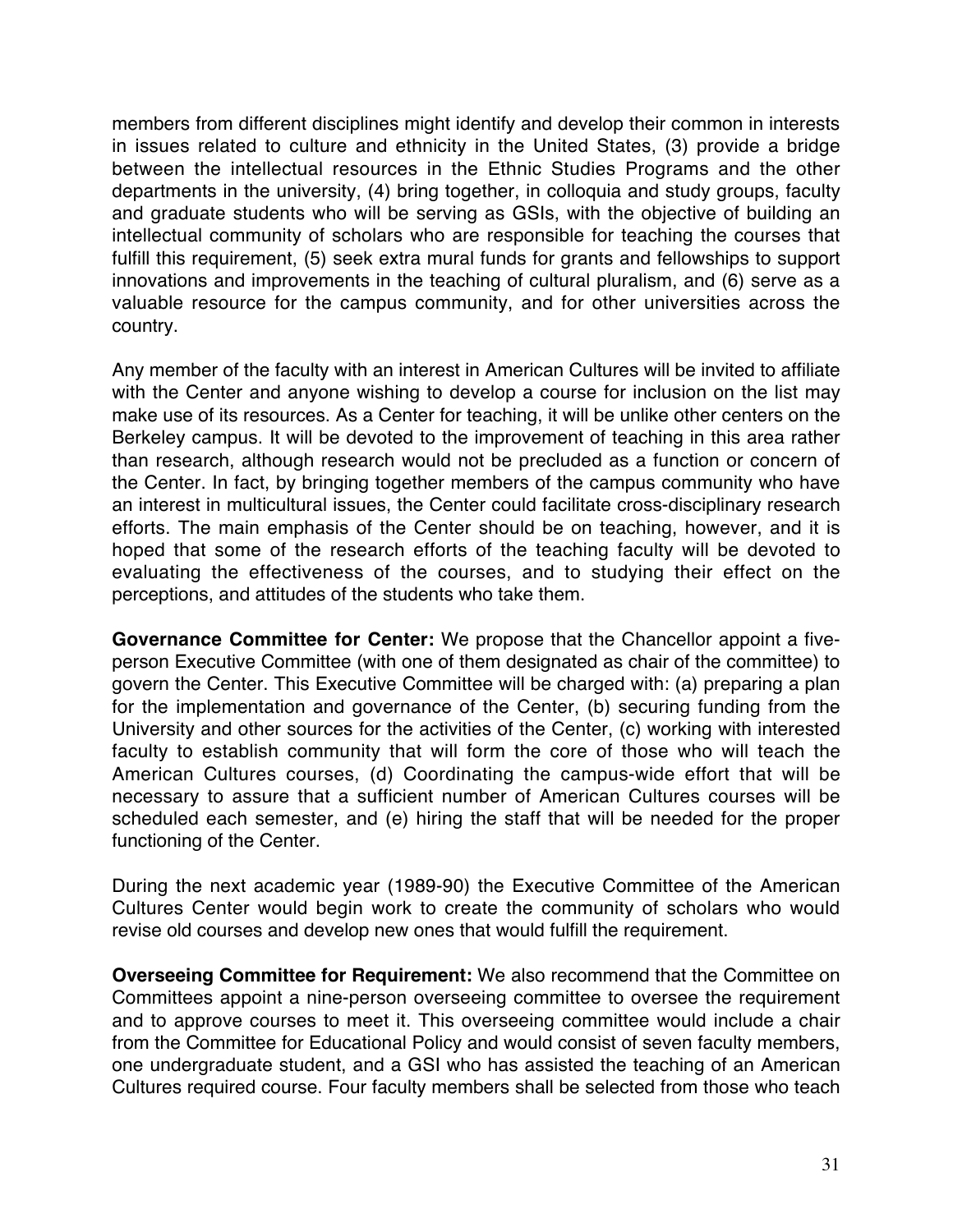American cultures courses and/or have some expertise in the in areas covered by the requirement.

This overseeing Committee will have responsibility for reviewing course descriptions and reading lists to determine their suitability (as defined in this report) for fulfilling the requirement. The overseeing committee will have authority to remove courses from the approved list if such courses do not effectively fulfill the intent of the requirement. It is understood that the courses in question will be approved by the Committee on Courses. The committee will also have the responsibility for determining which courses taken at other institutions may fulfill the requirement.

**GSI Training Program:** The Graduate Assembly TA Training project has expressed interest in designing a GSI Training Program for American Cultures courses should the requirement be approved.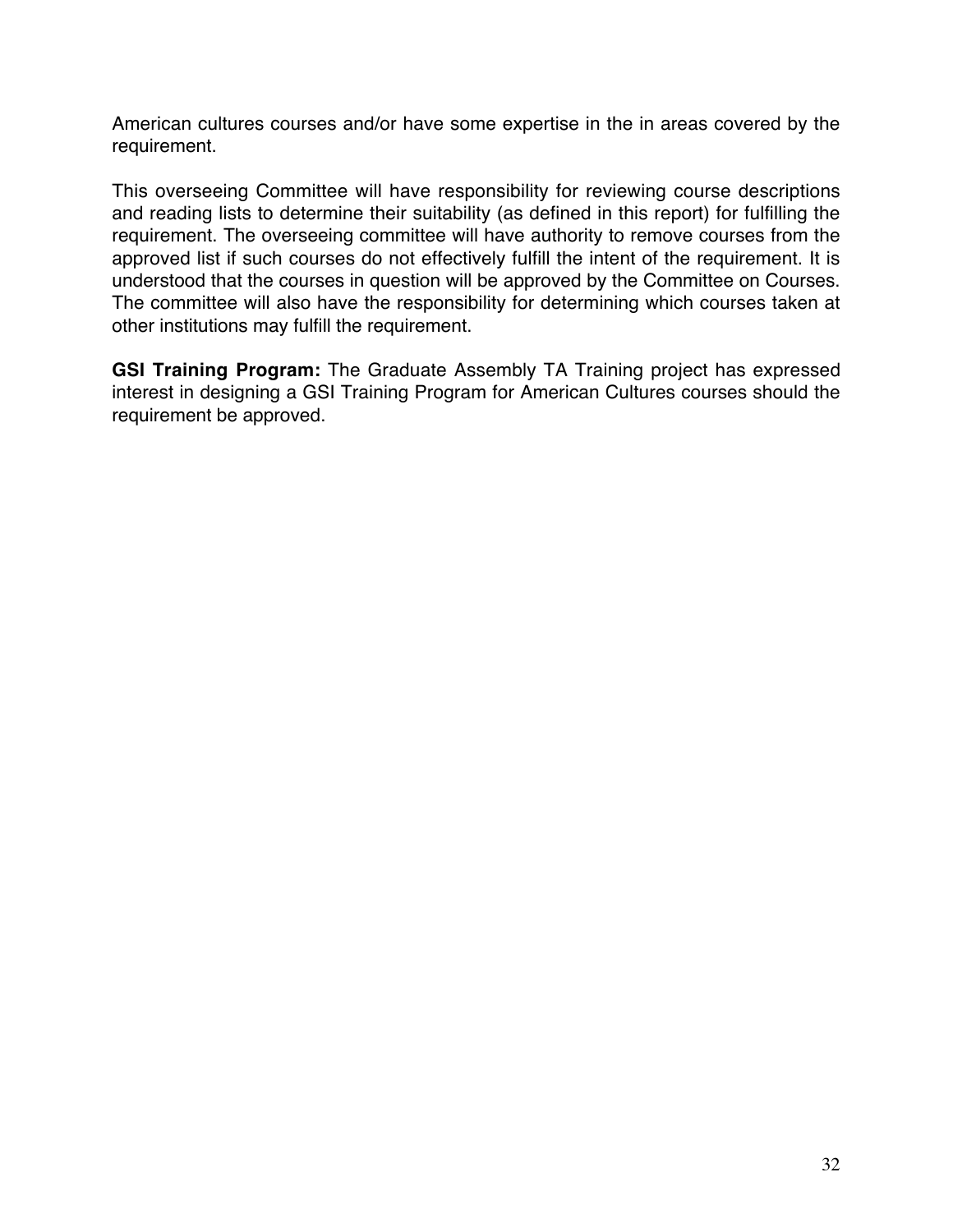# **X. Selected Bibliography**

Bennett, William J. "Why the West?" Ms., Stanford University, Palo Alto, April 18, 1988.

Bloom, Allan. The Closing of the American Mind. New York: Simon & Schuster Inc., 1987.

\_\_\_\_\_\_. "A Most uncommon Scold." Time, (Interview) October 17 1988: 74-76.

Chan, Sucheng. "On the Ethnic Studies Requirement, Part 1: Pedagogical Implications." Amerasia Journal 15(1) 1989 (Forthcoming): 1-14.

Cheney, Lynne. Humanities in America: A report to the President, the Congress, and the American People. Washington: National endowment for the humanities, 1988.

Gates, Henry Louis. "Whose Cannon Is It Anyway?" The New York Times Book Review, February 26, 1989: 1, 44-45.

Graff, Gerald and William E. Cain. "Peace Plan for the Cannon Wars." The Nation 248 (9), March 6, 1989: 310-313

Hirsch, E.D. Cultural Literacy: What Every American Needs to Know. Boston: Hughton Mifflin Company, 1987.

... "The Primal Scene of Education." The New York Review of Books XXXVI (3), March 2, 1989:29-35.

Joint Committee for Review of the Master Plan for Higher Education. California Faces ... California's future: Education for citizenship in a Multicultural Democracy. December 30, 1988.

Levin, Lawrence. Highbrow/Lowbrow: The Emergence of Cultural Hierarchy in American. Cambridge : Harvard University Press, 1988

Simonson, Rick, and Scott Walker, eds. The Graywolf Annual Five: Multi-Cultural Literacy: Opening the American Mind. Saint Paul: Graywolf Press, 1988.

Smelser, Neil, Chair. Lower Division at the University of California: A Report fro the Task Force on Lower Division Education.. June 1986.

Solomon, Jolie. "Firms Address Worker's Cultural Variety." The Wall Street Journal. February 10, 1989: B1.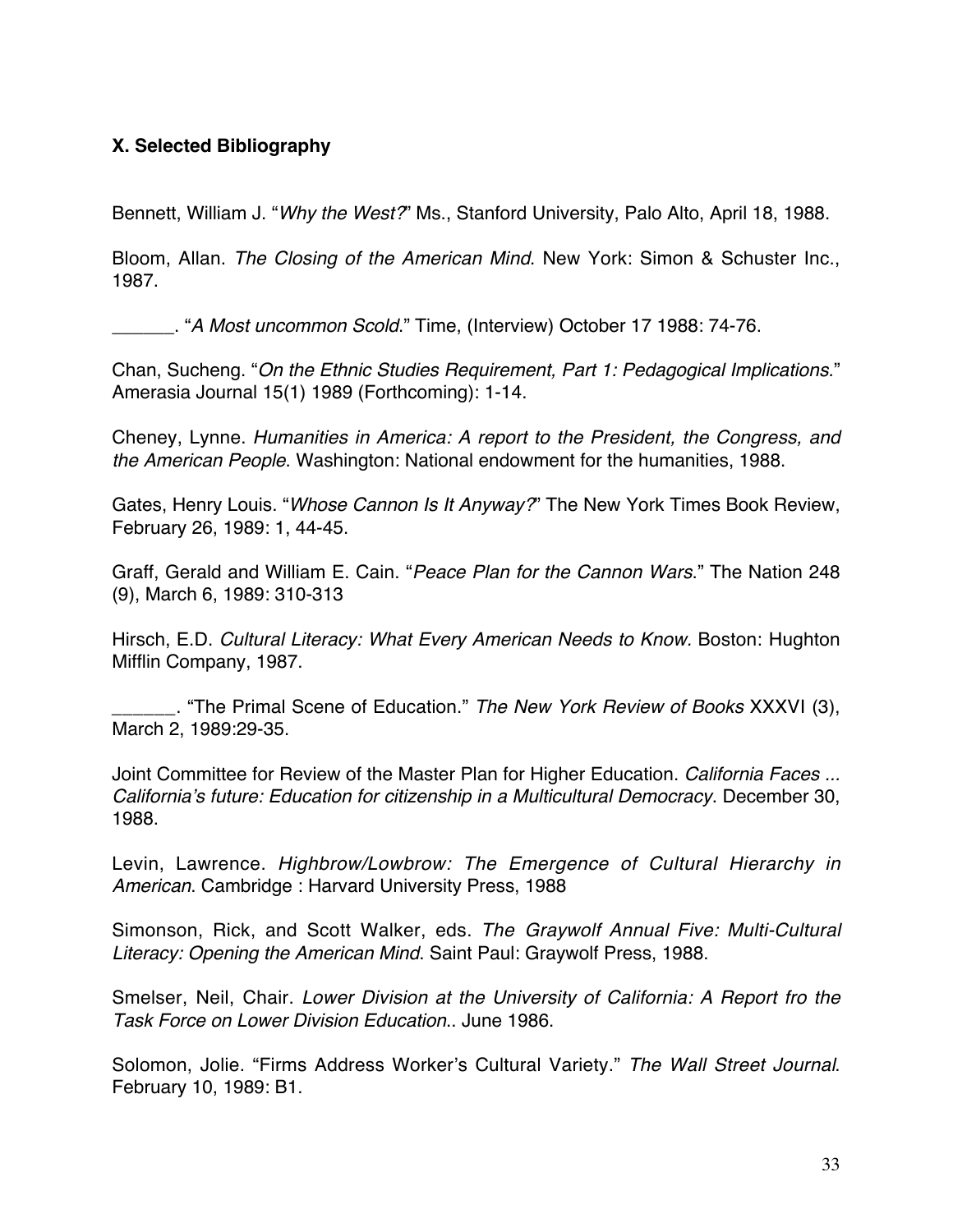Special Committee on the Elberg and Smelser Reports. The Elberg and Smelser Reports: Proposals for a Response from the College of Letters and Science. June 15, 1987.

Steele, Shelby. "The Recoloring of Campus Life: Student Racism, Academic Pluralism, and the End of a dream." Harper's Magazine, February 1989: B1-2.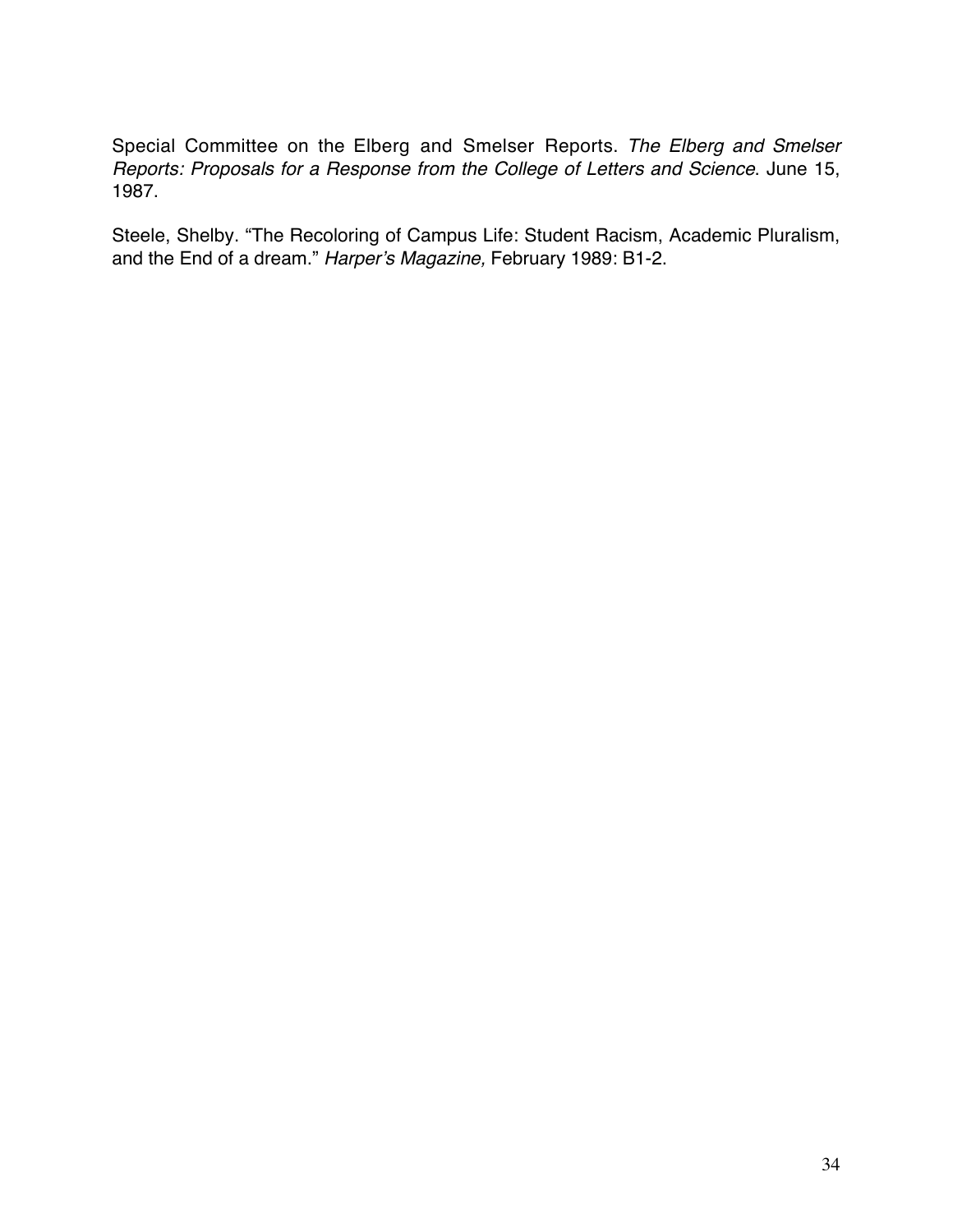# **XI. Appendices**

# **A. Cultural Pluralism Requirements at other Universities**

**B. Existing Graduation Requirements in the University, Schools and Colleges** (not included here)

C. Summaries of Possible American Cultures Courses (abridged)

D. Consultation with Students, Faculty and Administrators

# **Appendix A: Cultural Pluralism Requirements at other Universities**

**Introduction**

**In recent years, the traditional content of liberal education has come under increasing criticism and scrutiny among the nation's leading universities and in public debates. The key question is: as the world becomes a global village and the population of the U.S. becomes increasingly multiracial and multicultural, what knowledge, skills and values are essential to enable educated individuals in our democratic society to live intelligently, productively, sensitively, and responsibly?**

**Some criticize the core curriculum of traditional undergraduate education for being too narrow and Eurocentric, while others accuse universities of failing to provide students with an adequate knowledge of Western civilization. Behind this current debate and some recent curriculum reforms in several major universities across the nation is a growing awareness that the content of the nation's liberal education needs to reflect the growing racial diversity and experiences of the U.S. population on the one hand and to add the intellectual and aesthetic contributions of non-European cultures on the other hand. Both are legitimate concerns and both require timely and appropriate remedies.**

**Since the original charge of our committee precludes a review of the latter, this report makes only passing reference to the issue of non-European cultures outside the U.S. and provides an informal survey of what some of the universities have been doing to make their curricula more inclusive and racial diversity an integral part of their undergraduate curricula. This brief report covers first the cultural pluralism requirement on California campuses and then recent trends in other states.**

# **In California**

**In California, all junior colleges have, for the Associate of Arts degree, a**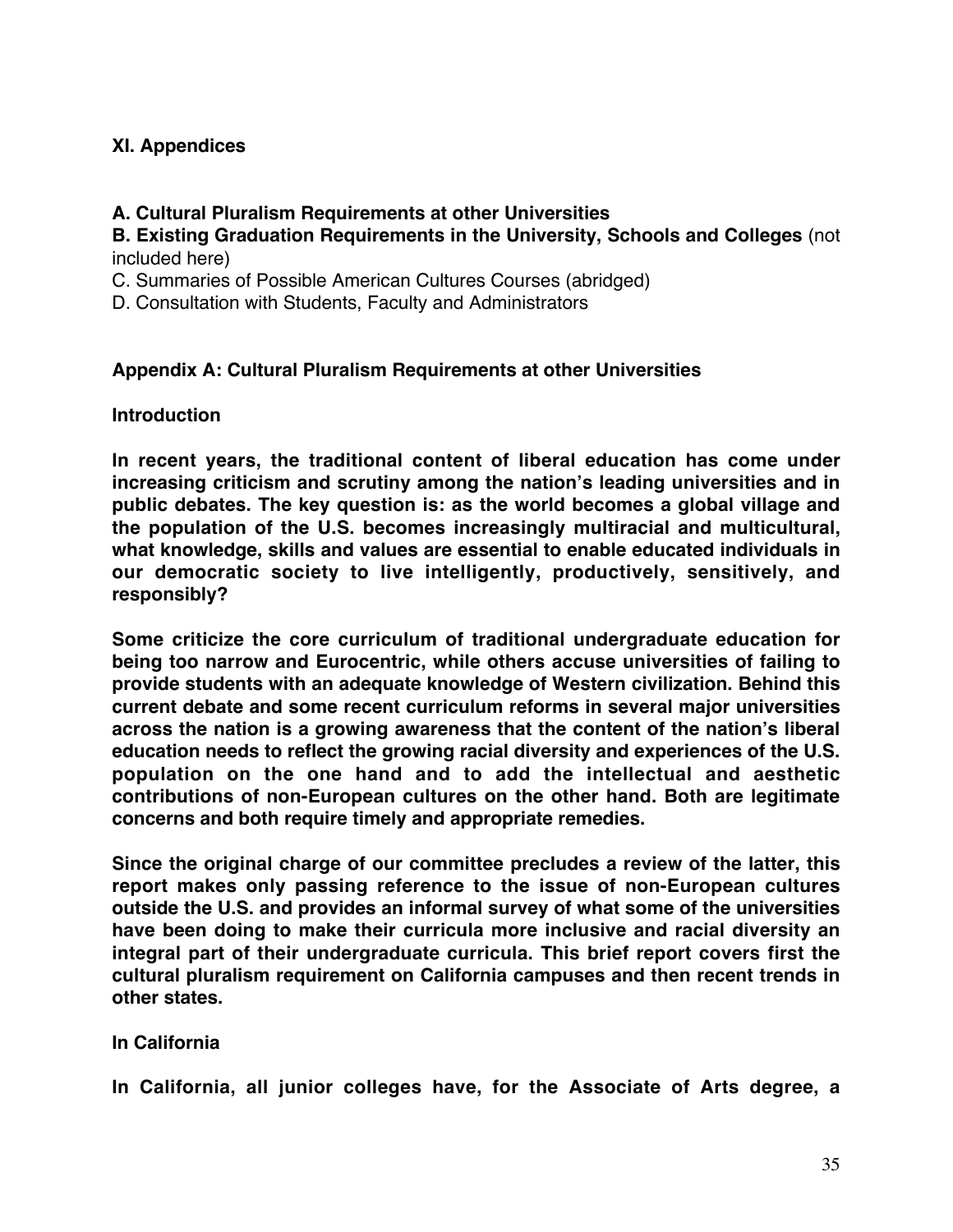**requirement for ethnic studies, and about half of all state colleges and universities (CSU) have some kind of ethnic studies graduation requirement for the Bachelor's degree. For example, in the Bay Area, both CSU campuses in San Francisco and Hayward include ethnic studies courses among those that satisfy their general education requirements.**

**Reflecting one aspect of the ongoing national discussion, the California State Legislature adopted Assembly Concurrent Resolution 71 on April 28, 1983, calling on the three segments of California's public higher education to review their policies and programs concerning the nature and extent of courses examining the cultural and historical experiences of the nonwhite ethnic groups that have been excluded from the core curriculum and to consider adopting necessary policies and programs to ensure that all graduates from the three segments possess an understanding and awareness of nonwhite ethnic groups. Pursuant to ACR 71, the University Committee on Educational Policy (UCEP) urged, on February 11, 1985, all UC campuses to "ensure that a variety of courses representing the cultural and historical experiences of ethnic minorities continue to be accessible to undergraduate students as both breadth and elective courses." The UCEP resolution was approved by the university-wide Academic Council on January 14, 1987. [emphasis in the original]**

**Thus far, UC campuses have responded to ACR 71 and the university-wide Academic Senate resolution differently. UC Santa Cruz currently is the only UC campus that has a requirement. Adopted in February 1985, students may take either an ethnic studies course on a non-European culture toward satisfying breadth requirements for graduation. UC Riverside, UC Irvine, UC Davis, and UC San Diego are considering the establishment of a requirement. UCLA is currently developing a cluster of courses designed to be used for a possible requirement.**

**In recent report (May 4, 1987) to the Chancellor's Office at UC Davis, an external committee appointed by the Vice Chancellor and chaired by Prof. Nathan Huggins of Harvard University noted: "The University of California Academic Senate and its committees have recommended that each campus develop some such requirement [an Ethnic Studies general education requirement] as basic to the general education of students living in the culturally pluralistic environment of the State of California We recommend that the Davis campus, conforming with Academic Senate recommendation, adopt a general education requirement in ethnic studies."**

**Similarly, a proposal to require a course "that studies a nonwhite ethnic minority group or groups in the U.S. or the area of origin of one or more such groups" was submitted in June last year to CEP of UC San Diego for consideration by the Third College Curriculum and Academic Affairs Committee. In submitting the proposal, the committee suggested: "Including an ethnic studies requirement in**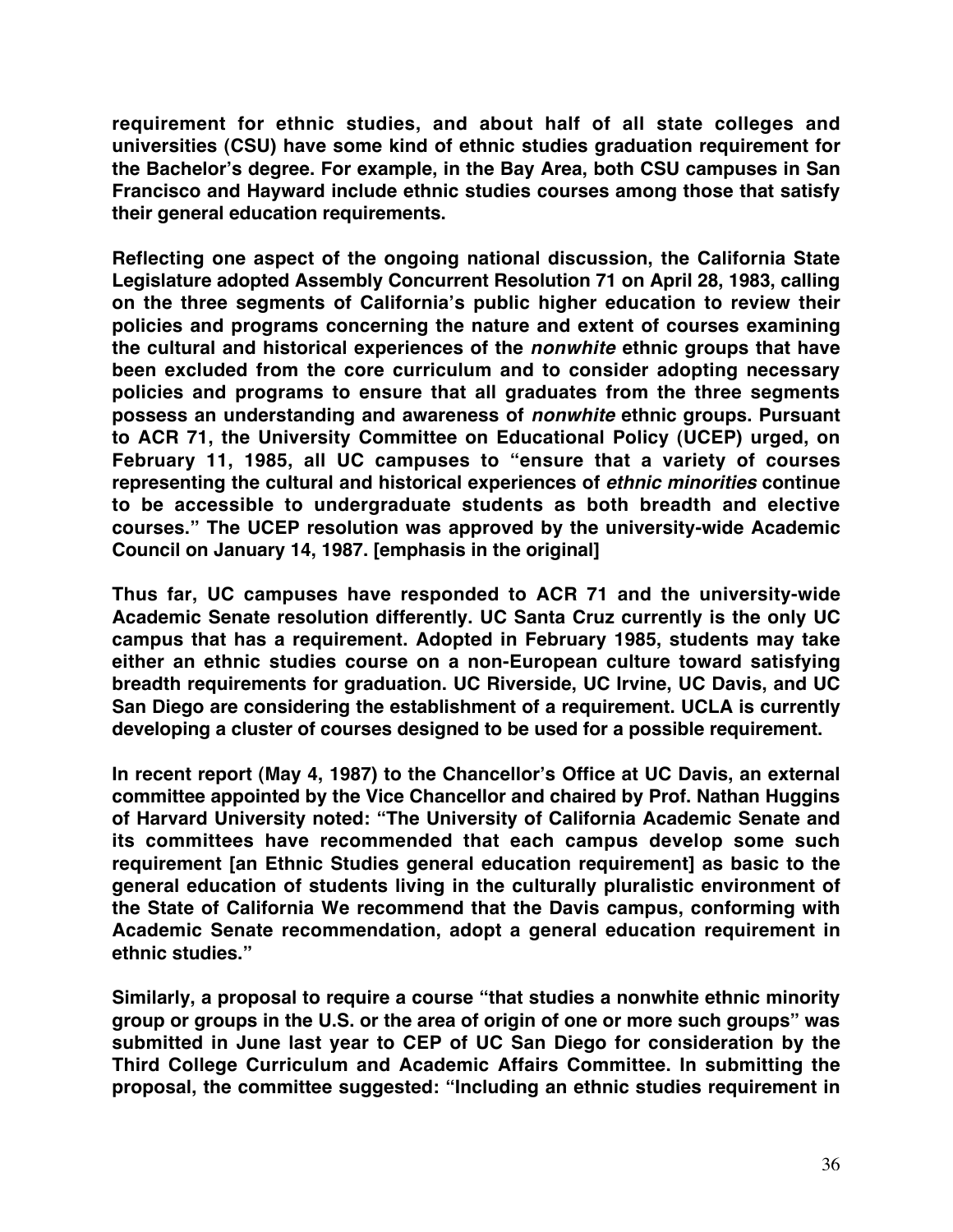**the core curriculum strikes us as the only effective way to ensure that all UCSD graduates will have been asked to ponder issues of ethnicity at some point in their education. Equally important, including ethnic studies in the core curriculum can be one way of signaling the commitment of UCSD to maintain a multicultural learning environment in which all the diverse elements of the state's population are welcome."**

**Likewise, CEP at UC Riverside recommended on May 28, 1987, a campus-wide requirement in comparative ethnicity as part of the breadth requirements in either the humanities or social sciences. In making the recommendation, the committee wrote: "We see great value in exposing all of our students to the discussion of America's ethnic communities within an academic arena. Many students will arrive at UCR with no previous knowledge of ethnicity; others may have personal experience of ethnicity. Both will have much to gain from an academically rigorous analysis of the relationship between ethnic minorities and the national culture."**

**Perhaps the most ambitious curriculum reform in California has come from our neighbor, Stanford University. Defining new boundaries for the development of a common core of understanding about the U.S. society, the Committee on Undergraduate Studies of its faculty Senate unanimously recommended the incorporation of works by women, minorities, and non-Western intellectuals into the current requirement. "It is just as important as in the past for students to gain a knowledge of the deep roots of our American culture in western European intellectual history, but it is increasingly important for them to appreciate factors in the development of the uniqueness of American culture," the committee reported. According to Provost James Rosse, the proposal requires that each approved year-long course: a) study the works of at least one of the European cluster of cultures; b) study the works of at least one of the non-European cultures that have become components of our diverse American society; c) incorporate a substantial historical dimension; and d) focus on primary works, written and otherwise.**

#### **In Other States**

**Outside of California, a cultural pluralism or ethnic studies graduation requirement can be found at many colleges and universities. A systematic survey would have to be done to determine how many. But the institutions with a requirement in place include Washington State University, Indiana University, and the University of Minnesota.**

**The "Cultural Pluralism Requirement" for the University of Minnesota states: "Candidates for the Bachelor of Arts and Bachelor of Individualized Studies who enter the College after the fall of 1986 will complete at least two courses (at least**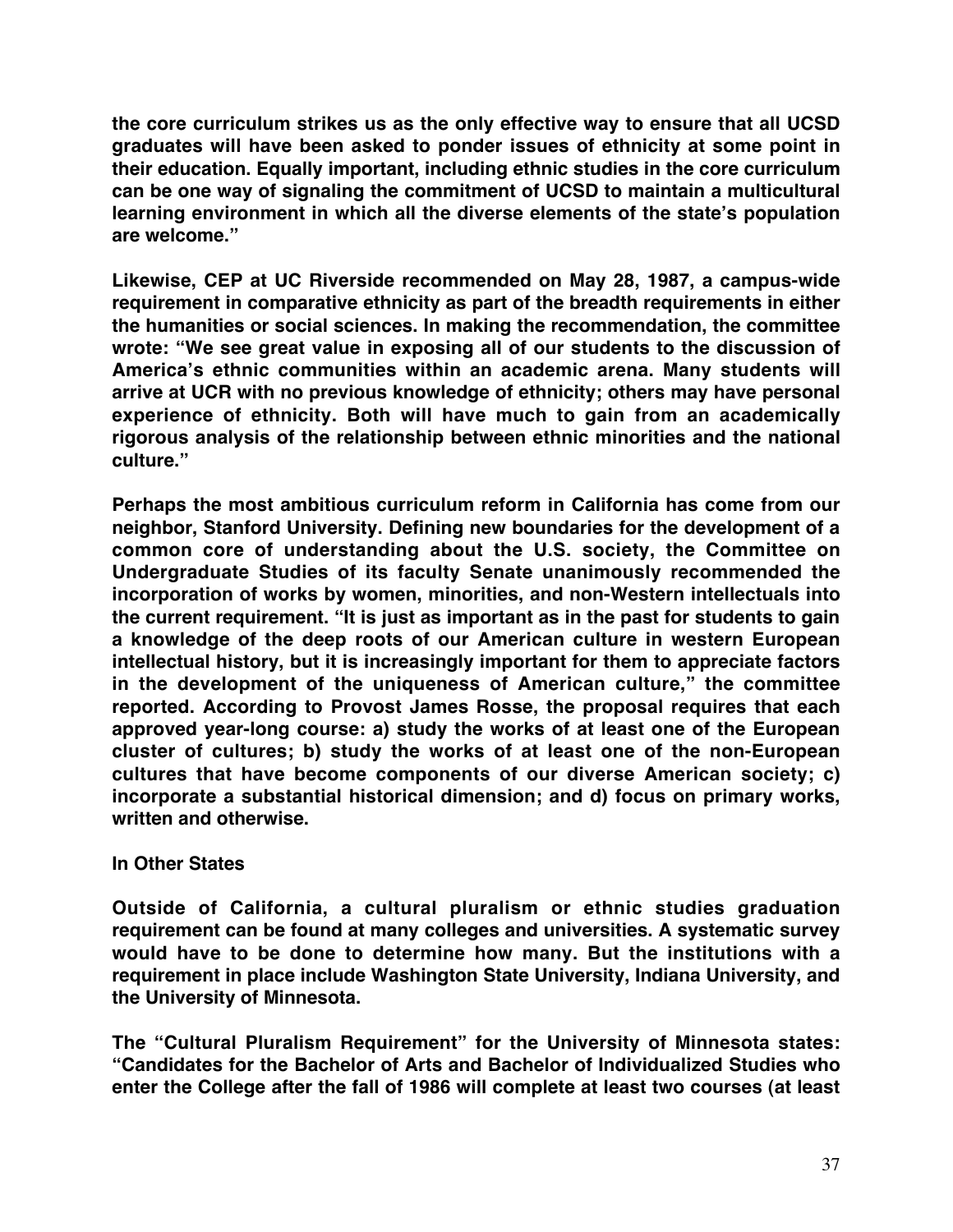**eight credits) in U.S. cultural pluralism. Courses approved to meet the requirement must satisfy three criteria: (1) primary focus on any of the four following American cultures: Afro-American, American Indian, Asian American, or Chicano; (2) incorporation and significant attention in course content and analysis to the other significant social factors in those cultures, such as social class, gender, age, sexuality, and the like: (3) incorporation and significant attention in course material and analysis to the concepts of race, ethnicity, ethnocentrism, and racism."**

**Currently at least two leading national universities are considering instituting an ethnic studies graduation requirement. In its report, "The American University and the Pluralist Ideal" (May 1986), the Visiting Committee on Minority Life and Education at Brown University, which was appointed by President Howard Swearer, presented as one of its major recommendations: "We recommend that the faculty give formal consideration to a graduation requirement in ethnic and Third World studies. Other colleges and universities have installed such a requirement out of the conviction that the contemporary definition of an educated person must include at least minimal awareness of multicultural reality."**

**In "The Madison Plan," a report issued by the Chancellor of the University of Wisconsin, February 9, 1988, the Chancellor stated: An Ethnic Studies credit requirement has two purposes. One is to make students able to recognize, understand, and appreciate cultural differences throughout this country and the world. Another purpose is to learn about the contributions of the many ethnic and racial groups within our society. Every student needs to know much more about the origins and history of the particular cultures which, as Americans, we will encounter during our lives...This requirement should be seen as part of the general breadth requirement that encourages students to explore the curriculum outside their area of major interest.**

#### **Conclusion**

**In summary, it is clear from the above that colleges and universities throughout the country are seriously addressing the need for a requirement that would enable students to develop a more informed understanding of the racial and cultural diversity of U.S. society. They view it as an essential responsibility of their educational mission. Significantly, the recommendations for a requirement come from respected committees and high administrative offices within institutions. UC Berkeley is uniquely positioned to give national educational leadership on this crucial issue.**

# **Appendix B: Existing Graduation Requirements in the University, Schools and Colleges**

(not included here)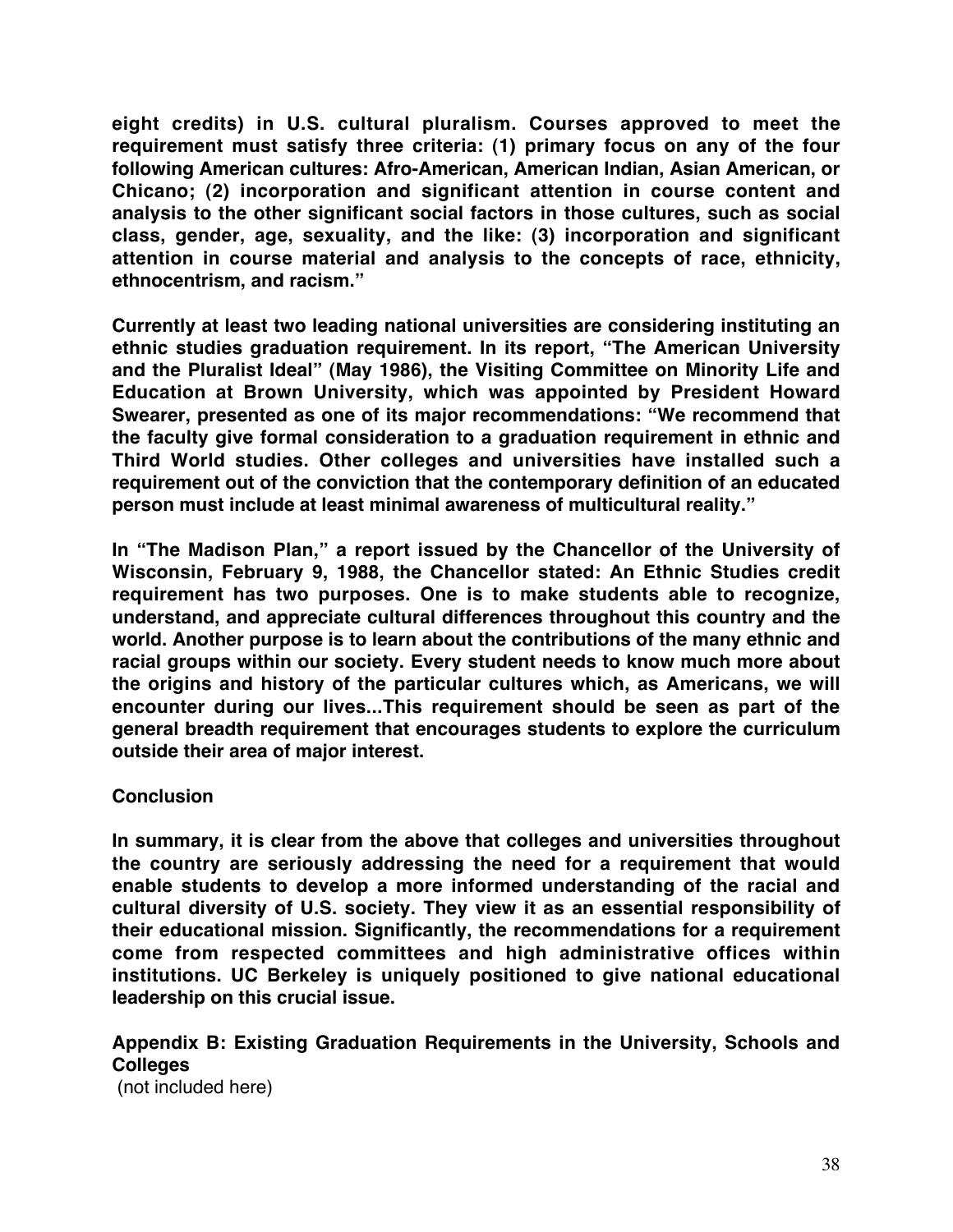## **Appendix C: Summaries of Possible American Cultures Courses** (abridged)

 Afro-American Studies: Ethnic and Racial Succession in Urban Politics, Charles Henry

Anthropology: American Folklore, Alan Dundes American Material Culture, James Deetz Education in a Plural Society: Ethnicity, Race, and Schooling in the US, John Ogbu Religion in America, William Simmons

 Architecture: Housing Patterns for Different Subcultures, Sara Ishikawa

 Conservation and Resource Studies: California Environmental History and Culture, Carolyn Merchant

Economics:

The Economics of Racial Inequality, Michael Reich

Education:

 Going to School in America, Carol Stack and Jean Lave Language, Culture, Ethnicity and American Schools, L.W. Fillmore

English:

 American Literature, 1820–1865 Ethnic American Autobiography, Genaro Padilla California Literature, Genaro Padilla Women of Color in the US: Race, Class, Gender, and Writing, Susan Schweik Publishing Subcultures in the US: A WW II Case Study, Susan Schweik Narratives of Self-Formation in Minority Writing, Elizabeth Abel, Abdul JanMohamed, and David Lloyd

 Ethnic Studies: Politics and People of Color, Carlos Muñoz US and Third World Women Writers, Norma Alarcón Social Inequality in America: A Comparative Historical Perspective, Ronald Takaki Women of Color in the US—"Our Lives, Our Stories: Tools for Building Coalitions, Lula Fragd

 Geography: California, Richard Walker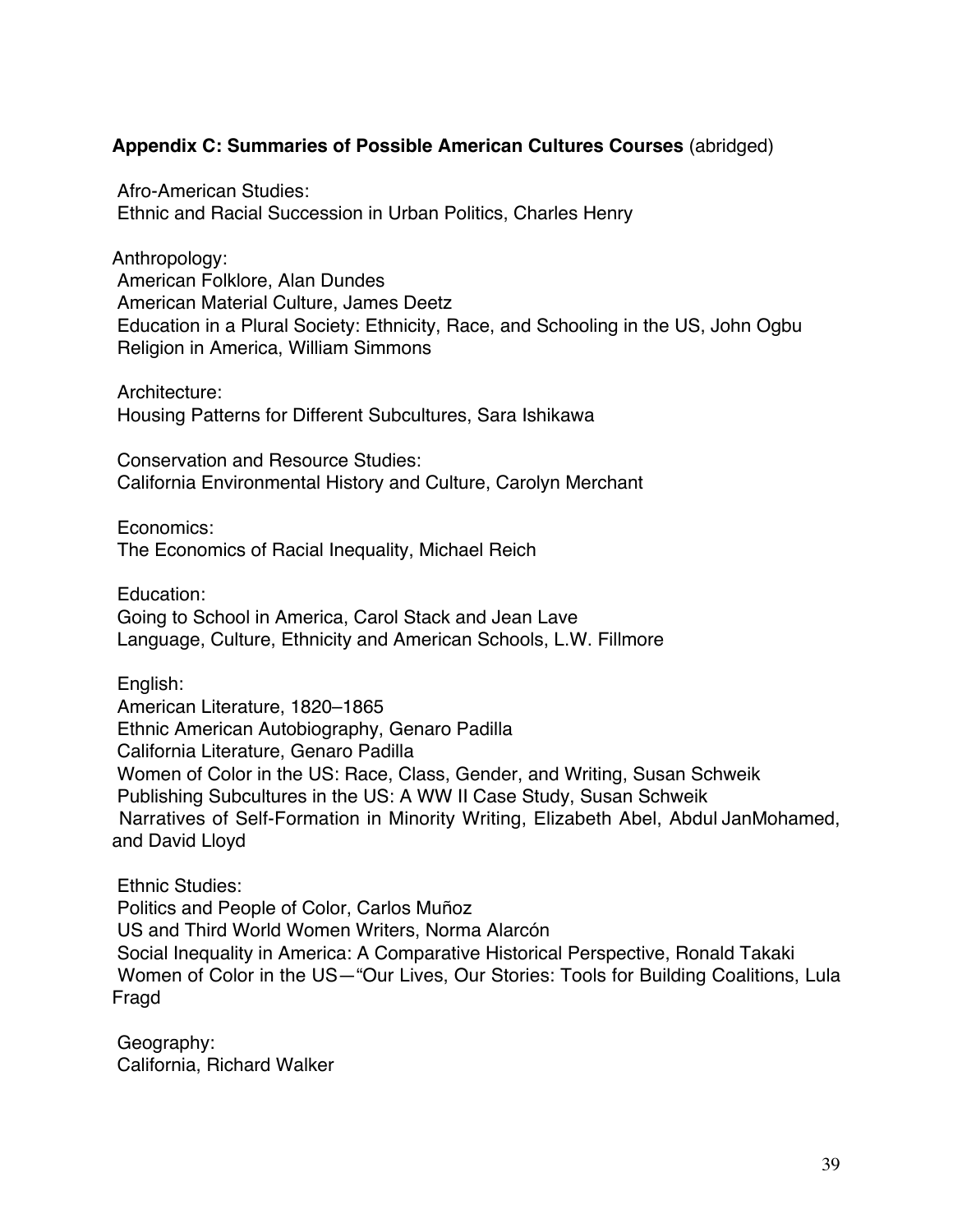History:

 The Repeopling of America, Jon Gjerde California, James Gregory Journalism: News and Culture: American Journalism and Its Public, Thomas Leonard

 Linguistics: The American Languages, Leanne Hinton

 Music: Ethnic Identity from a Musical Perspective, Bonnie Wade

Social Welfare:

Social Work Practice and Minority Families and Children, J.T. Gibbs

Sociology:

 Racial Change: The Last Generation, Robert Blauner Race and Ethnic Relations in the US, Tomás Almaguer Comparative Population Histories of the US, Russell Thornton

 Women's Studies: Poverty and Progress: Race, Gender, and Dependency, Carol Stack

**Appendix D: Consultation with students, faculty, administrators**

**Our formal deliberations, which began in late Fall 1987, included an open meeting in Spring 1988 with students and the leaders of five student organizations:**

- **1 Michael Stoll, African Students Association**
- **2 Julie Chang, Asian Student Union, and ASUC Executive Vice President**
- **3 Alfonso Salazar, Co-Chair, Berkeley MEChA**
- **4 Matthew Denn, President of the ASUC**
- **5 Marcella King-Ben, American Indian Student Association**

# **We met with:**

- **The Vice Chancellor Roderic Park**
- **Professor William Banks, Faculty Assistant to the Vice Chancellor**
- **Professor Jacob Lubliner, Chair of the Committee on Educational Policy.**

**Chair Simmons consulted on several occasions with the CEP and with the chairs of the committees of the Academic Senate. Chair Simmons also consulted with:**

- **Professor Edwin Epstein, Chair of the Academic Senate**
- **Professor Eric Sundquist, member of CEP and Chair of the sub-committee to oversee the American History and Institutions requirement**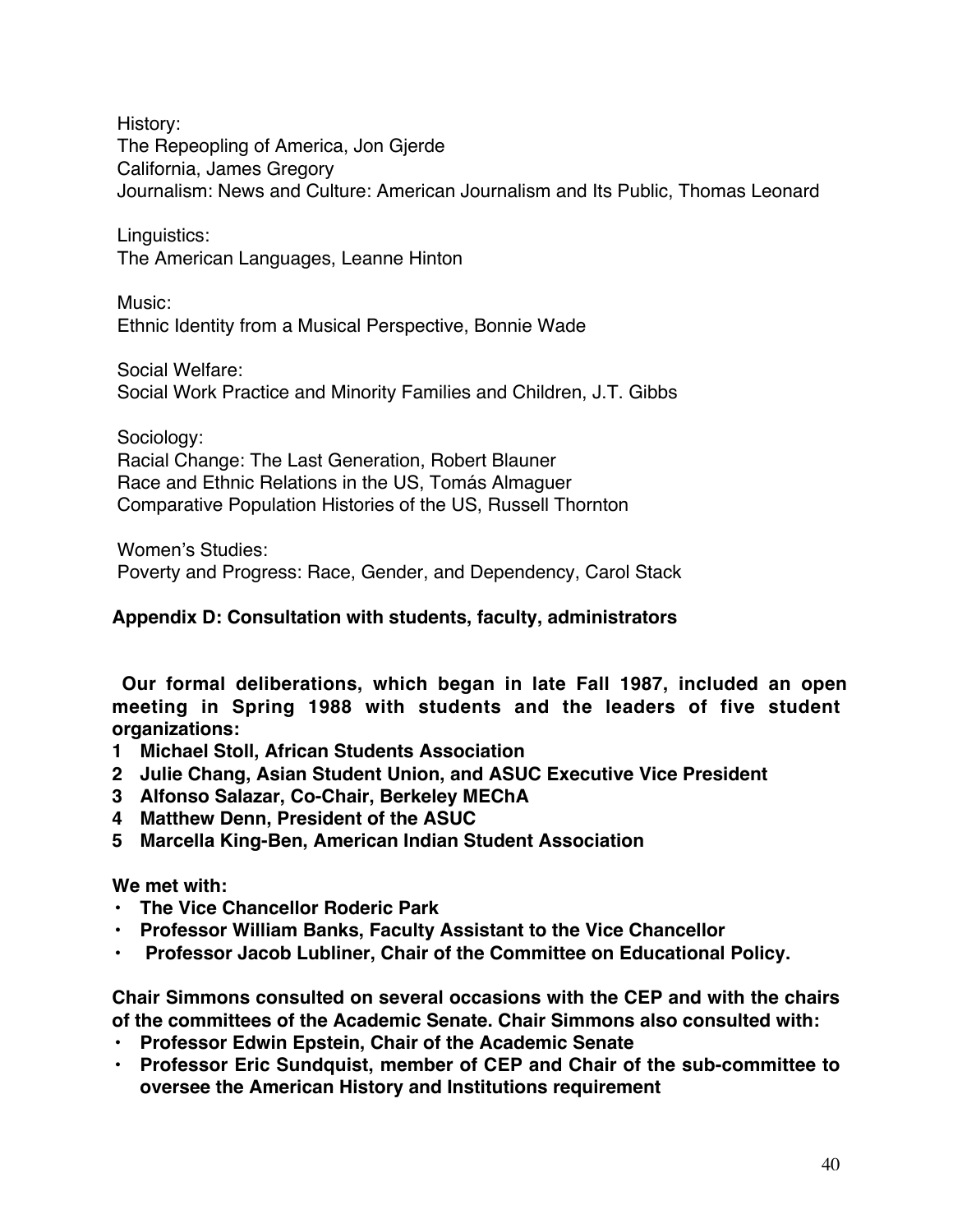- **Professor Troy Duster, Chair of Sociology**
- **Dr. Donald Billingsly, Dean of Student Life**
- **Professor Charles Henry, Chair of Afro-American Studies**
- **Professor Alex Saragoza, Chair of Ethnic Studies**
- **Professor Clara Sue Kidwell, Associate Dean of the Graduate Division**
- **Professors Barbara Christian, Terry Wilson, Kenneth Jowitt, Ronald Takaki, Carlos Munoz, and William Ellis.**

**The Special Committee considered several submissions and memoranda from concerned faculty and student groups, and consulted other relevant materials (such as Elberg 1986, and Smelser 1986, and various responses) and reports, including the Report on Programs and Courses within the University of California Related to Ethnic Groups in Response to ACR 71.**

**On April 22, 1988, we met with interested faculty members at an open workshop to discuss the April 11, 1988, proposal. This proposal was discussed again at great length at the May 10, 1988, Academic Senate meeting.**

**The Committee continued its weekly meetings through the summer, during which time we consulted with:**

- **Professor John Heilbron, Chair of the Academic Senate**
- **Professors Lubliner, Middlekauff, and Saragoza**
- **The Vice Chancellor Roderic Park**
- **Numerous students.**

**Professor William Shack was unable to continue as a committee member after May 10, and was replaced by Professor Charles Henry.**

**In Fall 1988, in addition to continuing our weekly meetings, we convened two workshops for faculty members interested in learning more about the committee's work and in teaching prospective American Cultures courses (October 18, December 6).**

**We also met with student representatives of:**

- **The African Students Association**
- **Berkeley MEChA**
- **The Asian Student Union**
- **The American Indian Student Association**
- **The ASUC, including Jeff Chang, ASUC President, and Valli Israels, Academic Affairs Vice President of the ASUC.**

**In December 1988, we sent a questionnaire to all members of the Academic Senate to ask for their comments upon the old proposal and suggestions for a new one. We received 147 replies, which were very informative.**